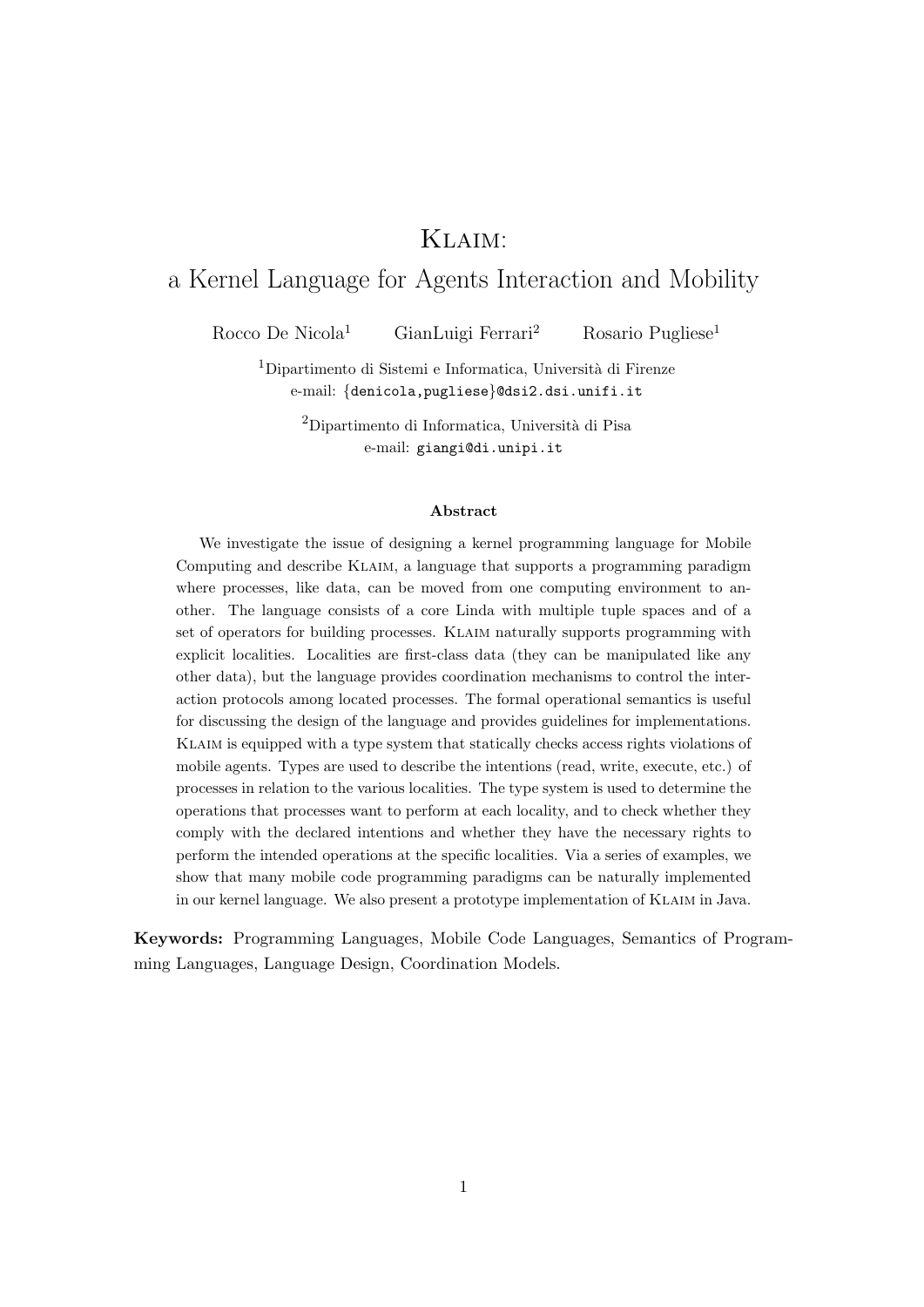### 1 Introduction

Networking has changed computers from isolated data processors into powerful communication and elaboration devices. The terms global computers and global information structures have recently been used to identify architectures of this kind and applications over them [8]. The World–Wide Web (WWW) is the best known example of an application geographically distributed over a collection of processors and networks. Global structures/computers are rapidly evolving towards programmability; again, an illustrative example is the WWW. One could easily imagine applications with programs running at different sites and needing continuous interactions or applications that have to take decisions according to information retrieved from the global environment.

This new scenario has called for new programming languages and paradigms that support migratory (mobile) applications. For example, Java [3] permits local executions of self–contained programs downloaded from other sites. Similarly, Facile [23] supports mobility of programs by allowing processes to be transmitted in communications. Obliq [7] is a programming language with a static scoping discipline where mobile processes maintain their connections when they move from one site to the other. Other examples of languages supporting forms of mobility are CML [38] and Telescript [41].

From a theoretical perspective, much research has addressed mobility starting from the definition of  $\pi$ –calculus [32], which has been used as the basis for designing the concurrent, object oriented, programming language PICT [33]. Indeed, an abstract semantic framework that would allow one to formalize and understand global programming languages is clearly required. Such a semantic framework may be the formal basis to discuss controversial design/implementation issues (e.g. the scoping discipline of mobile processes) and provide support for mechanical reasoning about global programs.

A key issue when designing a language for network programming is security, e.g. privacy and integrity of data. It is important to prevent malicious agents from accessing private information or modifying private data. Tools are thus needed that enable sites receiving mobile agents for execution to set demands and limitations to ensure that the agents will not violate privacy or jeopardize the integrity of the information. Similarly, mobile agents need tools to ensure that their execution at other sites will not disrupt them or compromise their security. Languages for mobile agents often rely on policies (both at compilation and run–time) that over-restrict privileges and capabilities of mobile agents (e.g. Java [3]). This unnecessarily reduces the expressive power and capabilities of the agents. Moreover, there is no guarantee that certain desired security properties are enforced by the language implementation.

This paper presents a kernel programming language, Klaim (Kernel Language for Agents Interaction and Mobility), for describing mobile agents and their interaction strategies. We introduce basic concepts and linguistic primitives together with a formal opera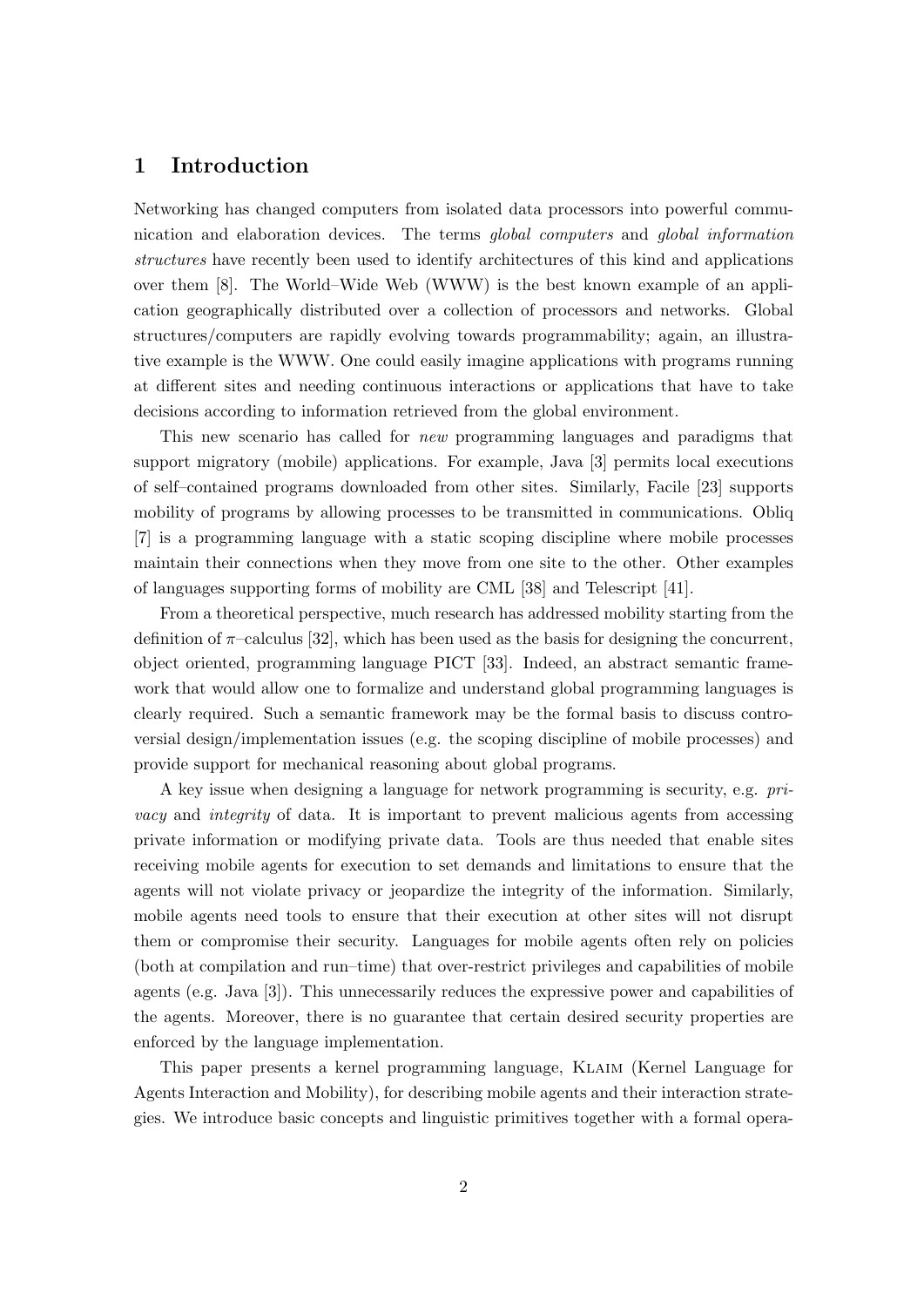tional semantics. This is followed by a discussion of the pragmatics of the language and of a prototype implementation.

The distinguishing features of our approach are the explicit use of localities for accessing data or computational resources and the presence of a simple type system to control access rights.

The choice of Klaim's primitives was heavily influenced by Process Algebras [25, 30] and Linda [20, 10]. Indeed, our language can be seen as an asynchronous higher–order process calculus whose basic actions are the original Linda primitives enriched with explicit information about the location of the nodes where processes and tuples are allocated.

Explicit localities enable the programmer to distribute and retrieve data and processes to and from the sites of a net and to structure the tuple space as multiple, located spaces. Moreover, localities, considered as first–order data, can be dynamically created and communicated over the network. The overall outcome is a powerful programming formalism that, for example, can easily be used to model encapsulation. In fact, an encapsulated module can be implemented as a tuple space at a private locality, and this ensures controlled accesses to data.

The separation of the logical distribution of processes and their physical mappings over the net leads to the sharing of the control between programmers and a net coordinator. The actual coordination language is designed to handle all issues related to the physical distribution of processes. Coordinators have complete control over changes of configuration of the network that may be due to addition/deletion of software components and sites, or to transmission of programs and of sites references.

The actual structuring in terms of processes and coordinators provides a clean abstraction device for global programming languages and is instrumental for studying migratory applications and for understanding the extent of configuration decisions before carrying out the actual implementation. This will be illustrated by analyzing the effects of choosing specific scoping disciplines for accessing tuple spaces.

To take security issues into account, we extend Klaim processes and coordinators with a simple type system that can be used to statically enforce security properties. More precisely, the type system permits one to check whether the operations Klaim processes intend to perform over the sites of a net really do comply with their access rights.

We illustrate the pragmatics of the language by means of a number of programming examples which demonstrate how well established programming paradigms for mobile applications can be naturally programmed in KLAIM. The untyped version of KLAIM has been implemented as a set of Java packages.

The rest of the paper is organized as follows. Sections 2 and 3 introduce the syntax and the operational semantics of Klaim, respectively. In Section 4 we present a type system for inferring process types and a methodology for controlling their access rights. This is followed by a discussion of the language pragmatics in Section 5, and by the description of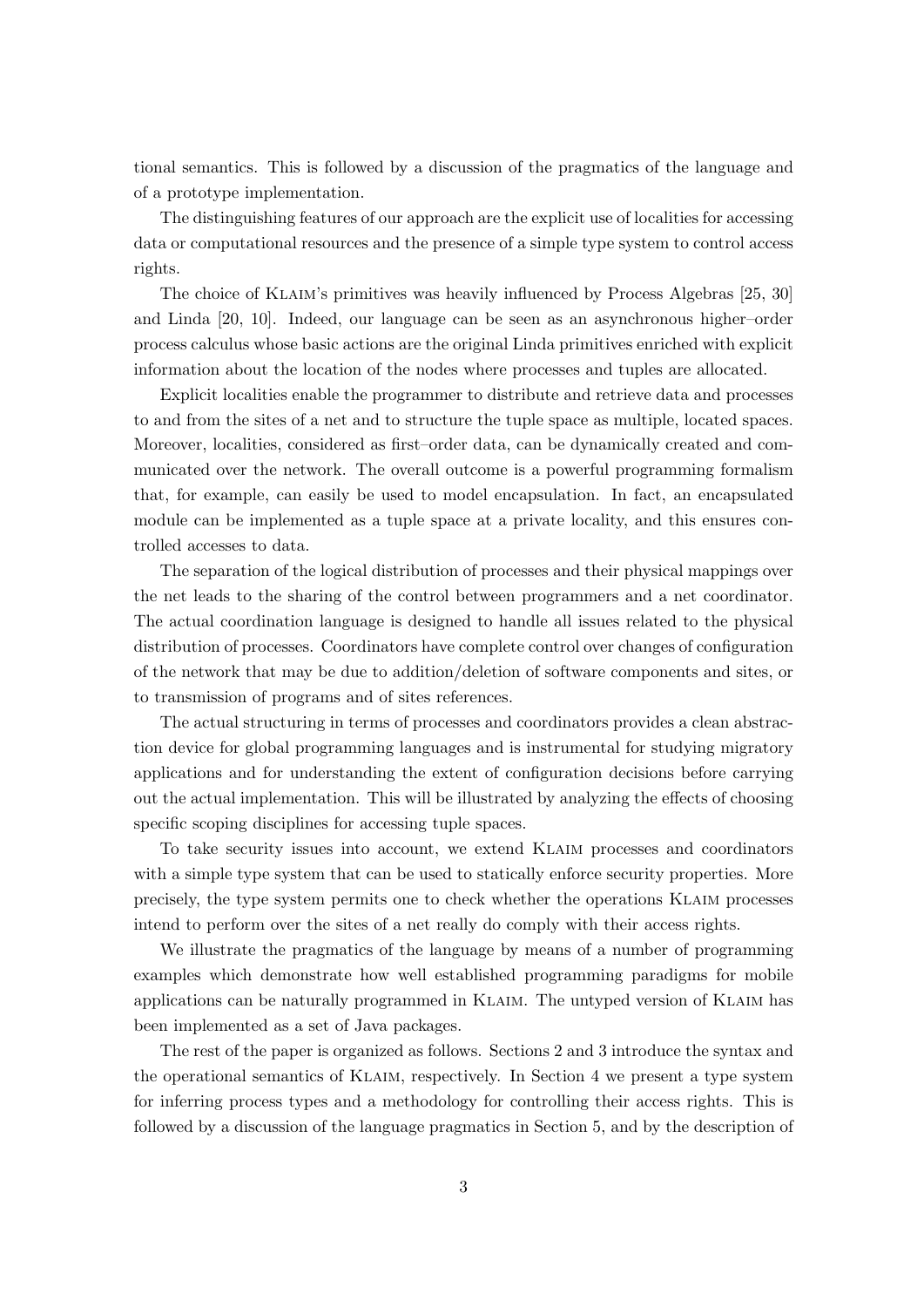the prototype implementation in Section 6. In the last section, future research is discussed. Comments about the relationships of Klaim with other languages and about alternative design choices are scattered along the paper as remarks.

Preliminary presentations of the KLAIM language can be found in [15, 16].

# 2 KLAIM: Syntax and Informal Semantics

Klaim consists of a core Linda with multiple tuple spaces and of a set of operators, borrowed from Milner's CCS [30], for building processes. The distinguishing feature is that tuples and operations over them are located at specific sites of a net. We start this section by summarizing the main features of Linda (the interested reader is referred to, e.g., [22, 11, 10] for more details). Then, we present the syntax of KLAIM. The process algebraic operators will be briefly presented in the subsection that contains the syntax of Klaim processes.

### 2.1 An overview of Linda

Linda is a coordination language that relies on an asynchronous and associative communication mechanism based on a shared global environment called Tuple Space (TS). A tuple space is a collection (formally a multiset) of tuples, where a tuple is a sequence of actual fields, i.e. expressions or values, and formal fields, i.e. variables. Pattern–matching is used to select tuples in a TS. Two tuples match if they have the same number of fields and corresponding fields have matching values or variables. Variables match any value of the same type, and two values match only if they are identical.

Linda provides just four primitives for manipulating tuples. Two (non–blocking) operations,  $\text{out}(t)$  and  $\text{eval}(t)$ , permit tuples to be added to a TS. The operation  $\text{out}(t)$  adds the tuple resulting from the evaluation of t to a TS. The operation  $eval(t)$  differs from  $\text{out}(t)$  because t is first added to the TS and then a new concurrent process is created for evaluating the tuple; this is not available for matching until its evaluation has been completed. Two (possibly blocking) operations,  $\textbf{in}(t)$  and  $\textbf{read}(t)$ , permit tuples to be accessed in the TS. The operation  $\textbf{in}(t)$  evaluates t and looks for a matching tuple t' in the TS. Whenever  $t'$  is found, it is removed from the TS. The corresponding values of  $t'$ are then assigned to the variables of  $t$  and the operation terminates. If no matching tuple is found, the operation is suspended until one is available. The operation  $\text{read}(t)$  differs from  $\textbf{in}(t)$  because the tuple t' selected by pattern–matching is not removed from the TS.

Nondeterminism is inherent in the definition of Linda primitives. It arises when more in/read operations are suspended while waiting for a tuple. When such a tuple becomes available, only one of the suspended operations is nondeterministically selected to proceed. Similarly, when an **in/read** operation has more than one matching tuple one is arbitrarily chosen.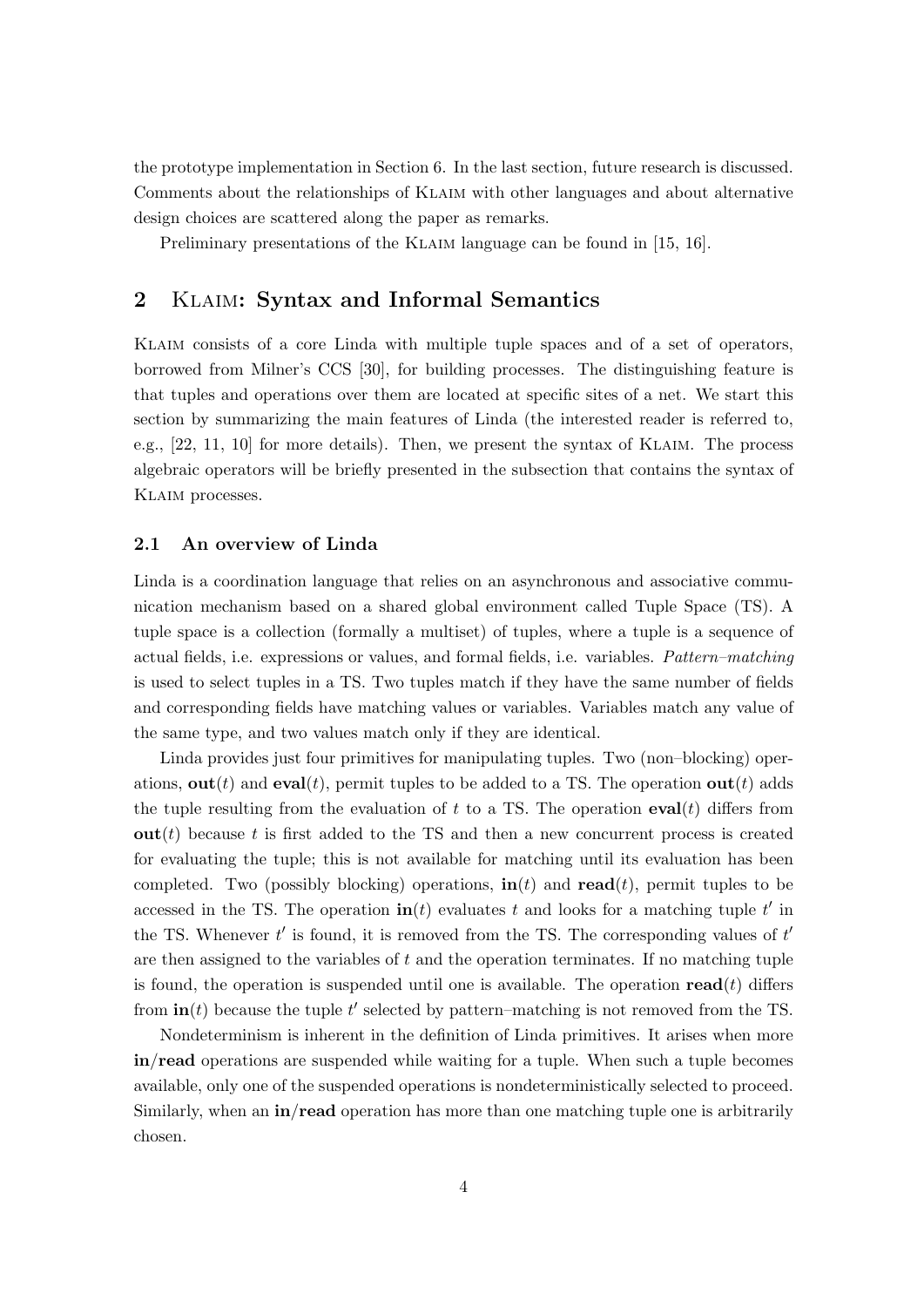The Linda programming paradigm is known as Generative Communication [20]. Indeed, once a tuple is added to a TS (generated), its life–time is independent of the producer process's life–time.

In the original proposal [20] two predicative (non–blocking) forms, inp and readp, were also part of the language. They yield true or false depending on whether the TS contains a tuple matching their argument. When returning true they retrieve/remove the matching tuple. We did not consider these predicates because they are functional duplicates of their non–predicative counterparts and are difficult to implement in a distributed environment. They may require expensive checks and synchronizations over entire tuple spaces [29].

The Linda asynchronous communication model allows programmers to explicitly control interactions among processes via shared data and to use the same set of primitives both for data manipulation and for process synchronization. This has the advantage of rendering explicit all the interactions of a program with its environment. The original Linda primitives are, however, not completely adequate for programming distributed systems. For example, data protection and security, which are key features of mobile applications, are problematic because the Linda communication model cannot guarantee data privacy. Also, modular programming disciplines are awkward to follow in practice as there is no way to guarantee that tuples coming from different contexts are not mixed up when two modules are put together. Multiple tuple spaces [21] are a first step toward the solution of these problems. In this paper we perform a further step by adding structure to multiple tuple spaces and allowing explicit manipulation of localities and locality names.

#### 2.2 KLAIM Processes

Hereafter, we shall exploit the syntactic categories listed below; all of them are followed by the symbols we will use (sometimes with indices) to refer to their elements.

- $S(s)$  is a set of *sites* (or *physical localities*). A site can be considered as the address of a node where processes and tuple spaces are allocated.
- Loc  $(l)$  is a set of (logical) localities. A locality may be thought of as the symbolic name for a site. Localities permit structuring programs over distributed environments while ignoring their precise allocations. A distinguished locality self ( $\in Loc$ ) is assumed. Programs can use self to refer to their execution site.
- $VLoc (u)$  is a set of *locality variables*.
- *Val*  $(v)$  is a set of basic values.
- *Var*  $(x)$  is a set of value variables.
- Exp (e) is the category of *value expressions*. These are built up from values and value variables, by using a set of operators (not specified here).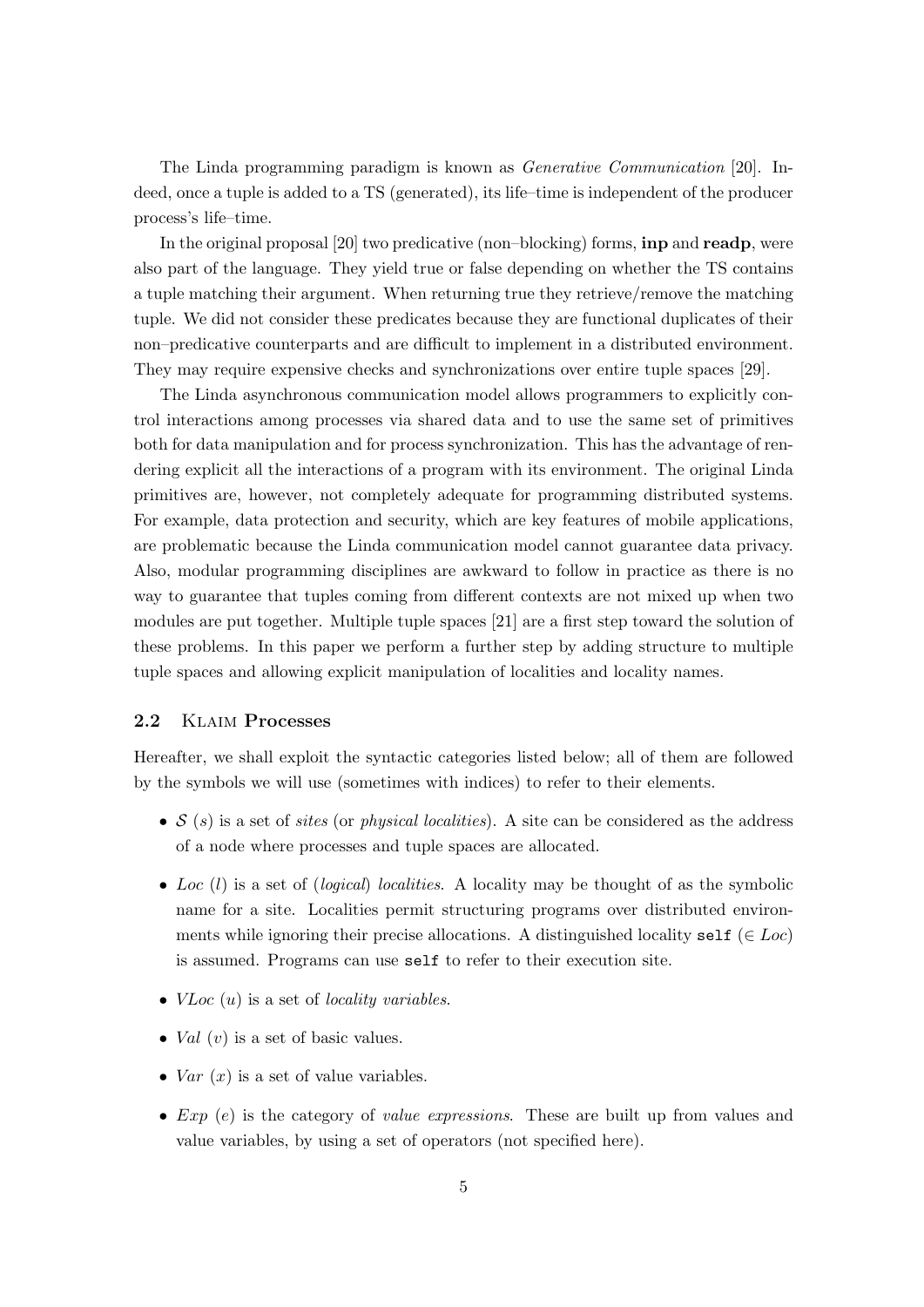- $\Psi(A)$  is a set of parameterized process identifiers. Parameters can be of three different types: process, locality and value; for the sake of simplicity, we fix this ordering for the formal parameters of any process identifier.
- $\chi$  (X) is a set of process variables.

For simplicity, we will use  $\ell$  to denote both localities and locality variables. Moreover,  $\ell$  will indicate sequences of localities and  $\{\ell\}$  the set of localities in  $\ell$ . A similar notation will also be used for other kinds of sequences.

We will use the standard notation  $e[e'/x]$  to indicate the substitution of the value expression e' for the variable x in e;  $e[\tilde{e}'/\tilde{x}]$  will denote the simultaneous substitution of each  $x \in \tilde{x}$  with the corresponding  $e' \in \tilde{e'}$  in  $e$ .

Tuples are sequences of actual fields (i.e. expressions, processes, localities or locality variables) and formal fields; these are denoted by "! var", where var is a generic variable. We shall use  $fields(t)$  to denote the set of fields of t.

The Linda operations to generate tuples (out), to spawn a new process (eval), to read tuples (read), and to remove tuples (in) are located, e.g. the operation  $\text{out}(t)$   $\mathcal{Q}\ell$  is used to place the tuple t in the tuple space located at  $\ell$ . Our primitives generalize Linda's original ones. We have a modified eval primitive; it has processes as arguments rather than tuples, and thus permits mobile agents to be programmed. As will be clarified later (Section 3), action **eval(out(t)** $\mathbb{Q}$ .nil) $\mathbb{Q}$  can be used to simulate the "expected" behaviour of action eval(t)@\, New sites are created through the prefix  $\mathbf{newloc}(u)$ . This operation creates a "fresh" site that can be accessed via the locality variable  $u$ .

The operators for building processes are borrowed from Milner's CCS [30]. They are commonly used in Process Algebras and correspond to basic notions. Namely, nil stands for the process that cannot perform any action,  $a.P$  stands for the process that first executes action a and then behaves like  $P$ ,  $P_1|P_2$  stands for the parallel composition of  $P_1$ and  $P_2$ , and  $P_1+P_2$  stands for the nondeterministic composition of  $P_1$  and  $P_2$ .

KLAIM *terms* are given by the abstract syntax in Table 1. As a matter of notation, in the following we often shall write  $a$  instead of  $a$ .nil.

Variables occurring in Klaim process terms can be bound by prefixes. More precisely, prefixes  $\text{in}(t) \mathbb{Q}\ell_{-}$  and  $\text{read}(t) \mathbb{Q}\ell_{-}$  act as binders for variables in the formal fields of t. Prefix  $newloc(u)$ . binds the locality variable u.

Process identifiers are used in recursive process definitions. It is assumed that each process identifier A has a *single* defining equation  $A(\tilde{X}, \tilde{u}, \tilde{x}) \stackrel{def}{=} P$ . All free (value, process and locality) variables in P are contained in  $\{\tilde{X}, \tilde{u}, \tilde{x}\}\$  and all occurrences of process identifiers in  $P$  are *quarded* (i.e. each process identifier occurs within the scope of a blocking in/read prefix).

A process is a term without free variables; localities occurring in processes are considered as constants. In the next section, we will see that they are names whose meaning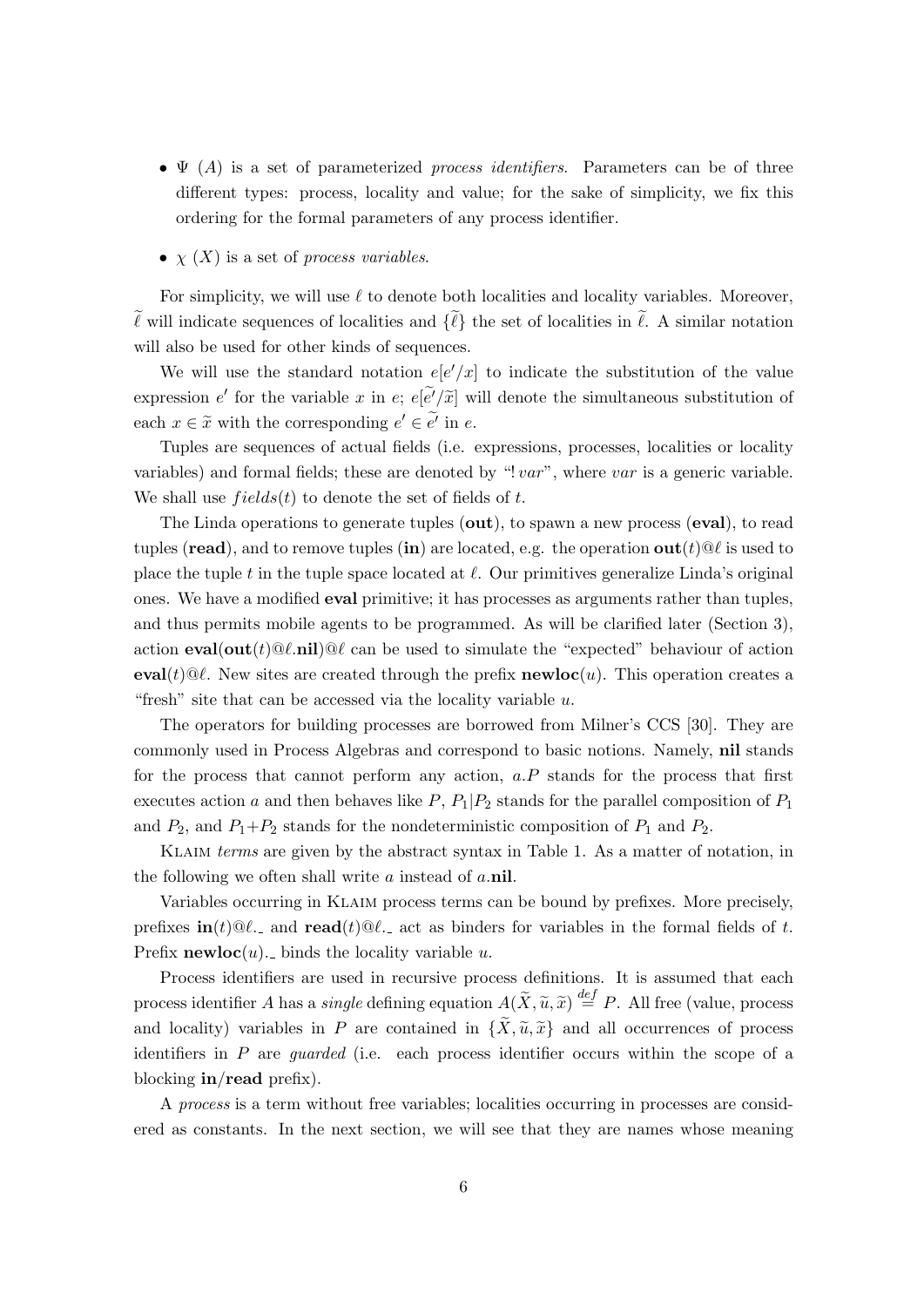| $P \ ::= \ \textbf{nil}$ |                                                                 | (null process)                                                                                                                                                                    |  |  |
|--------------------------|-----------------------------------------------------------------|-----------------------------------------------------------------------------------------------------------------------------------------------------------------------------------|--|--|
|                          | a.P                                                             | (action prefixing)                                                                                                                                                                |  |  |
|                          |                                                                 | (parallel composition)                                                                                                                                                            |  |  |
|                          | $\begin{vmatrix} P_1   P_2 \\ P_1 + P_2 \end{vmatrix}$          | (choice)                                                                                                                                                                          |  |  |
|                          | X                                                               | (process variable)                                                                                                                                                                |  |  |
|                          | $A\langle\widetilde{P},\widetilde{\ell},\widetilde{e}\rangle$   | (process invocation)                                                                                                                                                              |  |  |
|                          |                                                                 | $a$ ::= $\textbf{out}(t) \mathbb{Q} \ell \mid \textbf{in}(t) \mathbb{Q} \ell \mid \textbf{read}(t) \mathbb{Q} \ell \mid \textbf{eval}(P) \mathbb{Q} \ell \mid \textbf{newloc}(u)$ |  |  |
|                          | $t$ : $e \mid P \mid \ell \mid !x \mid !X \mid !u \mid t_1,t_2$ |                                                                                                                                                                                   |  |  |

Table 1: Processes Syntax

is defined (i.e. mapped onto sites) by coordinators. Both processes and localities are first–class data and can be manipulated and generated like any other data occurring in tuples. Processes have higher–order capabilities, in that they can be exchanged in communications.

#### 2.3 Klaim Nets

Coordination appears to be a key concept for modelling and designing heterogeneous, distributed, open ended systems. It applies typically to systems consisting of a large number of software components, programmed independently, possibly with different programming languages, which may change their configuration during execution. Coordination languages provide the primitive for defining configurations and interaction protocols of sets of software agents. Systems are designed and developed in a structured way, starting from the basic computational components and adding suitable software modules called coordinators. This approach increases the potential reuse of both software agents and coordinators at the cost of acceptable overheads.

In this section we introduce the KLAIM coordination language. It is designed to handle all the issues related to the physical distribution of processes. Moreover, it controls changes of network configuration. Changes may be due to the addition/deletion of software components and sites, or to the transmission of programs and resources.

Given a finite set of sites, a KLAIM net is a set of nodes. A KLAIM node is a triple  $(s, P, \rho)$  where s is a site and  $\rho$  is the *allocation environment*, i.e. a (partial) function from Loc to S. Hereafter  $\mathcal E$  will denote the set of environments,  $\phi$  the empty environment, and  $[s/l]$  the environment that maps the locality l to the site s. Processes at each site can potentially access any other site of the net; however, site visibility is (locally) controllable via the allocation environment: a site s' is *visible* at the node  $(s, P, \rho)$  only if s' belongs to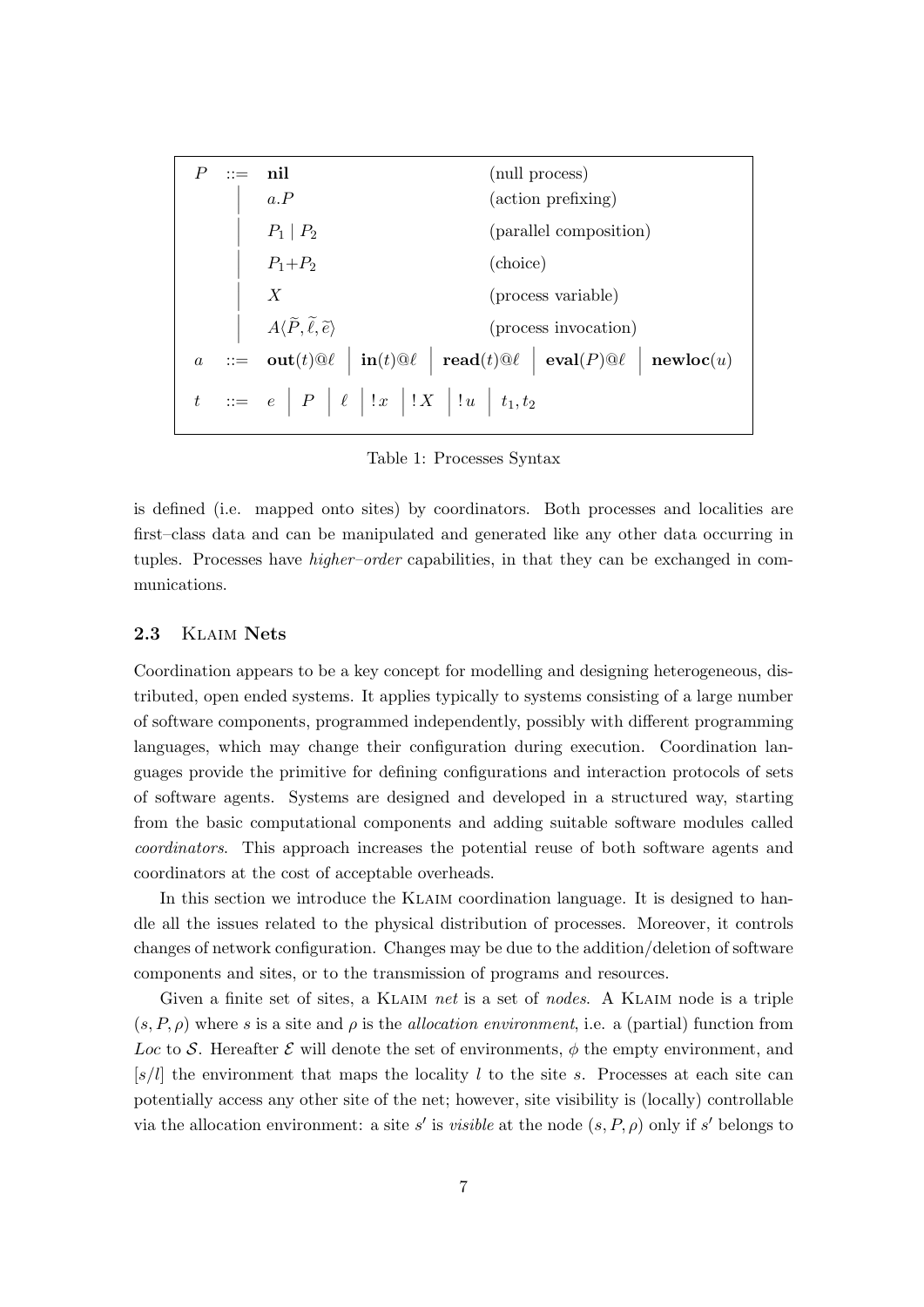|  | $N \quad ::= \quad s ::_{\rho} P$ | $(\text{node})$                       |
|--|-----------------------------------|---------------------------------------|
|  |                                   | $N_1 \parallel N_2$ (net composition) |

Table 2: Nets Syntax

the image of  $\rho$ . Finally, we introduce an operation to stratify environments. If  $\rho_1, \rho_2 \in \mathcal{E}$ , then  $\rho_1 \bullet \rho_2$  is the environment defined by:

$$
\rho_1 \bullet \rho_2 (l) = \begin{cases} \rho_1(l) & \text{if } \rho(l) \text{ is defined} \\ \rho_2(l) & \text{otherwise} \end{cases}
$$

In  $\rho_1 \bullet \rho_2$ ,  $\rho_1$  is the inner environment and  $\rho_2$  is the outer environment.

The abstract syntax for KLAIM nets is given by the grammar in Table 2.

Given a net  $N$ , we assume the existence of a function st which returns the sites of  $N$ . The composition  $N_1 \parallel N_2$  is defined only if  $st(N_1) \cap st(N_2) = \emptyset$ , thus we can consider a net just as a set of nodes. We say that a net N is *well–formed* if whenever  $s ::_{\rho} P$  is a node of N then  $\rho(\text{self}) = s$  and the image of  $\rho$  is included in  $st(N)$ . We will only consider well–formed nets. To lighten notations, the allocation environments will not report the binding for self.

Remark 2.1 In the present formulation of Klaim, located tuple spaces have no hierarchical structure, i.e. located tuple spaces are not nested. However, the nesting of located tuple spaces can easily be modelled. It suffices to extend KLAIM coordination language with a combinator to allocate a complete net. Hence, a hierarchical net would be written:

 $s ::_{\rho} [N]$ 

where  $\rho$  is the allocation environment that now returns either localities or sequences of sites. The idea is that s is the site where the net  $N$  is allocated. Site s and its environment  $\rho$  can then be used to control all interactions between N and other nets.

Allocated nets are very similar in spirit to the multiple ambients of Cardelli and Gordon [9]. A complete investigation of allocated nets is beyond the scope of the present paper and will be the subject of a further work.

## 3 Operational Semantics

The two syntactic levels of Klaim are reflected at the semantic level. The operational semantics of KLAIM is given in the SOS style [35] and proceeds in two steps. The first step defines the symbolic semantics that specifies parts of process commitments, i.e. the control on localities and the effects of the actions on the tuple spaces. The full description of process behaviours is given in the second step, which packages processes and data into a net.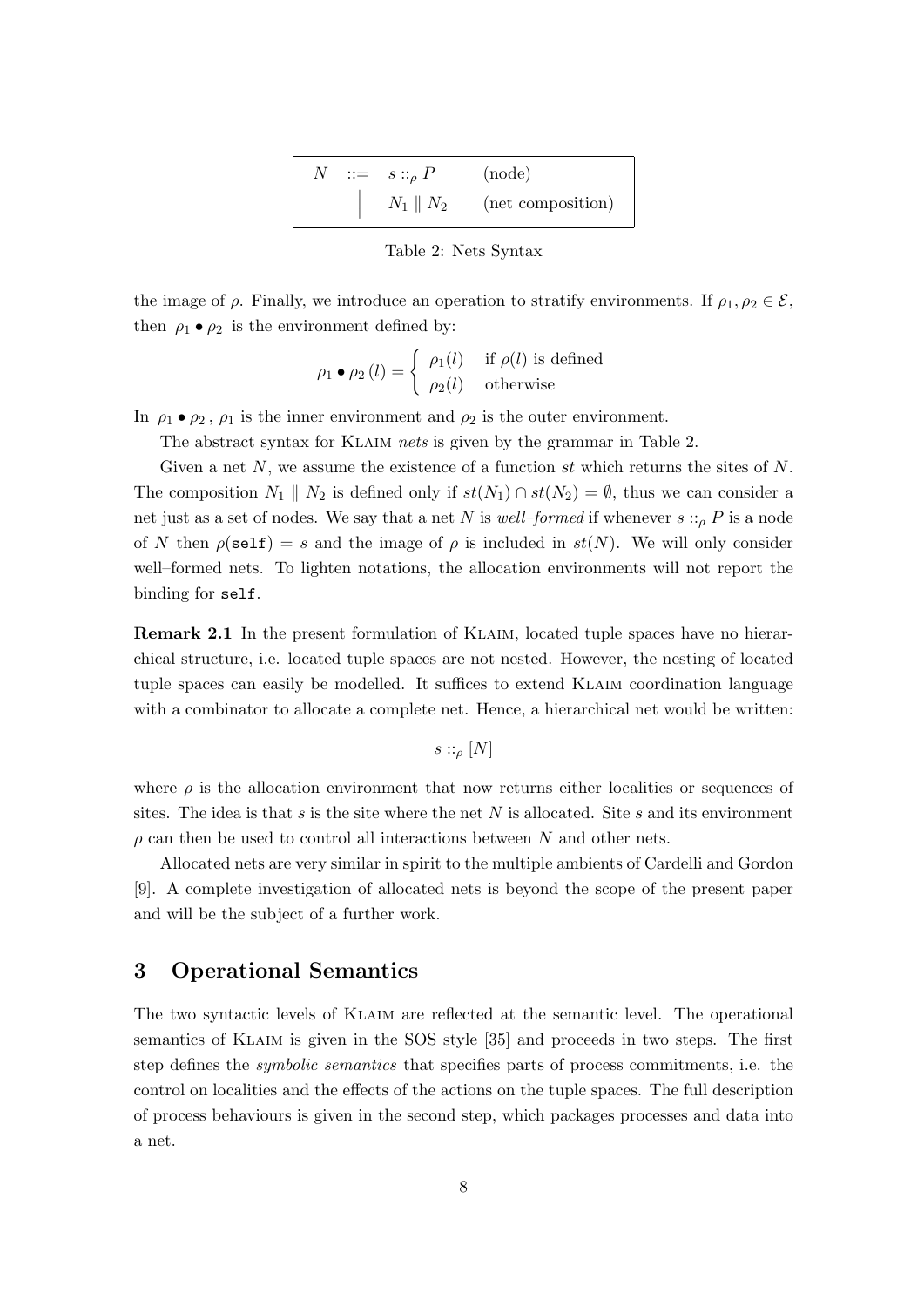out(t) @*l.P* 
$$
\xrightarrow{e(t) \otimes l} P
$$
  $\qquad \text{eval}(Q) \otimes l.P \xrightarrow{e(Q) \otimes l} P$   
\n $\text{in}(t) \otimes l.P \xrightarrow{i(t) \otimes l} P$   $\qquad \text{read}(t) \otimes l.P \xrightarrow{r(t) \otimes l} P$   
\n $\text{newloc}(u). P \xrightarrow{n(u) \otimes \text{self}} P$   
\n $\frac{P \xrightarrow{\mu} P'}{\rho} P'$   $\frac{P \xrightarrow{\mu} P'}{\rho} P'$   
\n $\frac{P \xrightarrow{\mu} P'}{\rho} P'$   $\frac{P \xrightarrow{\mu} P'}{\rho} P'$   
\n $\frac{P \xrightarrow{\mu} P'}{\rho} P'$   $\frac{P \xrightarrow{\mu} P'}{\rho} P'$   
\n $\frac{P \xrightarrow{\mu} P'}{\rho} P'$   $\frac{P \xrightarrow{\mu} P'}{\rho} Q \rvert P'$   
\n $\frac{P \xrightarrow{\mu} P'}{\rho'}$   $\frac{P[\tilde{P}/\tilde{X}, \tilde{l}/\tilde{u}, \tilde{e}/\tilde{x}] \xrightarrow{\mu} P'}{\rho \{\rho\} \xrightarrow{\mu} P' \{\rho\}}$   $A(\tilde{X}, \tilde{u}, \tilde{x}) \xrightarrow{def} P$ 

Table 3: The Structural Rules of Symbolic Semantics

#### 3.1 Process Semantics

The labelled transition system for processes describes the possible evolutions of Klaim processes without providing the actual allocation of processes and tuple spaces. For this reason, the corresponding operational semantics is called *symbolic* in that neither value and locality expressions nor tuples are evaluated.

To describe the effects of the evaluation of processes which are placed within tuples fields, we introduce the auxiliary term  $P\{\rho\}$  which indicates the process P packaged with the allocation of localities specified by  $\rho$ ; the mapping  $\rho$  is an evaluation environment and  $P\{\rho\}$  is a *closure*. For the sake of simplicity, we will use P to range over closures as well.

The structural rules of the symbolic semantics are reported in Table 3. The transition

$$
P \xrightarrow{\mu} P'
$$

describes the evolution to P' of the process P. The label of the transition  $\langle \mu, \rho \rangle$  provides an abstract description of the activities performed in the evolution. For instance,  $\mu = s(t) \mathbb{Q} \ell$ describes the output (sending) of tuple t in the tuple space specified by  $\ell$ . Similarly,  $\mu = n(u)$  as the sequest for binding a fresh site to the variable u. The environment  $\rho$  records the local bindings that must be taken into account to evaluate  $\mu$ . Our use of allocation environments in the transition labels is similar to the use of Boolean expressions in the operational framework of [24].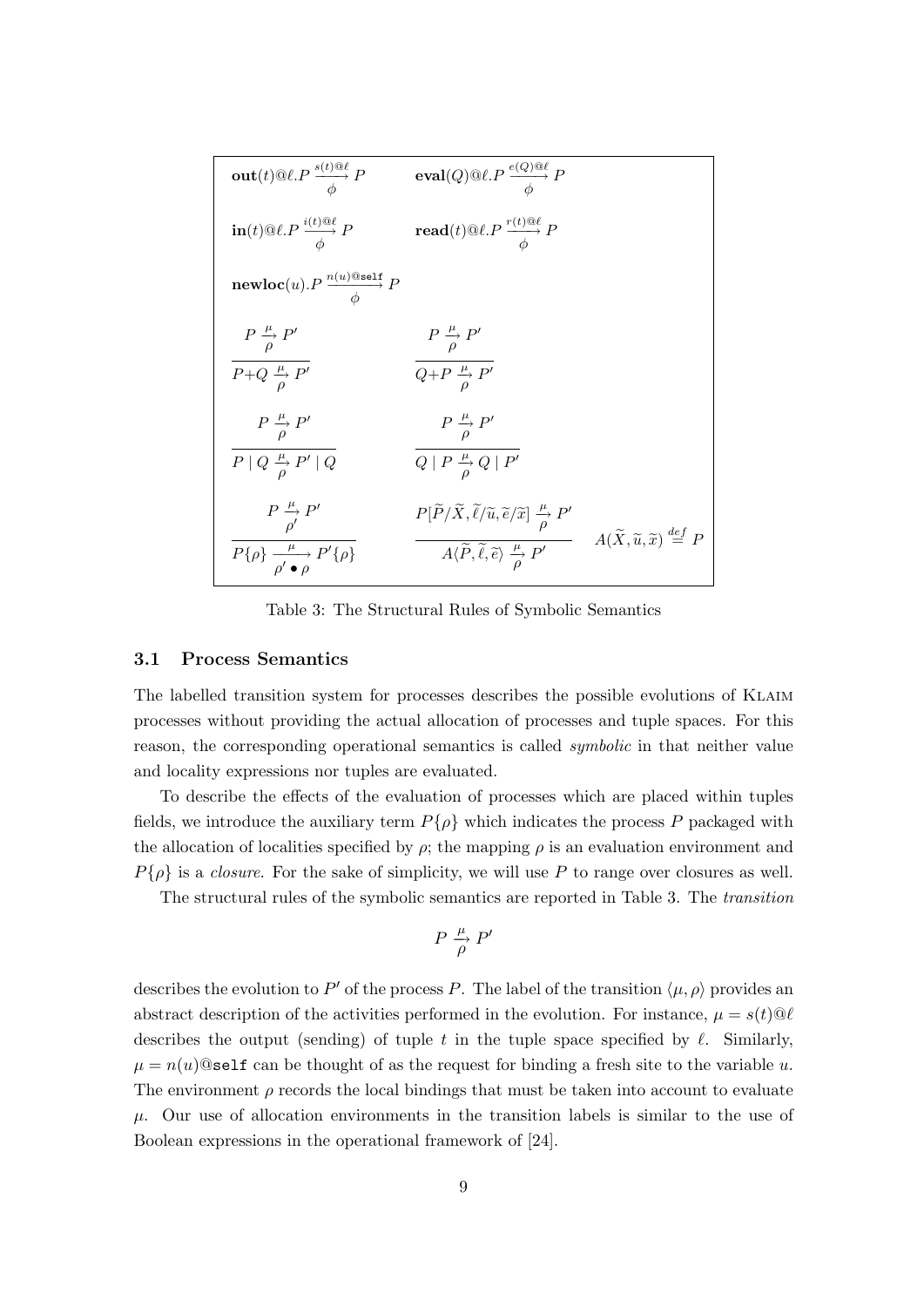| $T\llbracket e \rrbracket \rho = \mathcal{E} \llbracket e \rrbracket$ |                                                            | $\mathcal{T} \parallel !x \parallel \rho = !x$                                                                                                                                                                                                                                                                                                                                                                                                                                    |  |
|-----------------------------------------------------------------------|------------------------------------------------------------|-----------------------------------------------------------------------------------------------------------------------------------------------------------------------------------------------------------------------------------------------------------------------------------------------------------------------------------------------------------------------------------------------------------------------------------------------------------------------------------|--|
| $T \llbracket P \rrbracket \rho = P \{\rho\}$                         |                                                            | $\mathcal{T} \llbracket !X \rrbracket \rho = !X$                                                                                                                                                                                                                                                                                                                                                                                                                                  |  |
|                                                                       | $\mathcal{T} \llbracket \ell \rrbracket \rho = \rho(\ell)$ | $\mathcal{T} \parallel \! \cdot \! \parallel \mu \parallel \rho = \; \cdot \! \cdot \! \! \cdot \! \! \cdot \! \cdot \! \! \cdot \! \! \cdot \! \! \cdot \! \! \cdot \! \! \cdot \! \! \cdot \! \! \cdot \! \! \cdot \! \! \cdot \! \! \cdot \! \! \cdot \! \! \cdot \! \! \cdot \! \! \cdot \! \! \cdot \! \! \cdot \! \! \cdot \! \! \cdot \! \! \cdot \! \! \cdot \! \! \cdot \! \! \cdot \! \! \cdot \! \! \cdot \! \! \cdot \! \! \cdot \! \! \cdot \! \! \cdot \! \! \cdot$ |  |
|                                                                       | $T[[t_1, t_2]]\rho = T[[t_1]]\rho, T[[t_2]]\rho$           |                                                                                                                                                                                                                                                                                                                                                                                                                                                                                   |  |

Table 4: Tuple Evaluation Function

| match(v, v)         | match(P, P)         | match(s, s)                         |
|---------------------|---------------------|-------------------------------------|
| match(!x, v)        | match( X, P)        | match(!u, s)                        |
| $match(et_1, et_2)$ | $match(et_1, et_2)$ | $match(et_3, et_4)$                 |
| $match(et_2, et_1)$ |                     | $match((et_1, et_3), (et_2, et_4))$ |

Table 5: The Matching Rules

### 3.2 Net Semantics

Following [4, 31] the operational semantics of KLAIM coordination language is defined by a structural congruence and a reduction relation. The structural congruence incorporates the basic semantics of net parallel composition, while reduction describes the basic computational paradigm of interactions among processes inside a net.

Nets are defined up to a *structural congruence*  $\equiv$ . This is the smallest congruence such that  $\parallel$  is associative and commutative.

To avoid cumbersome notations, we use  $\ell$  to denote localities, locality variables and sites, and assume that allocation environments are extended to sites but for these they act as the identity function. The operational semantics of nets exploits an evaluation mechanism for tuples, and a pattern–matching to select tuples in a tuple space. The evaluation function for tuples,  $\mathcal{T}$ , exploits the allocation environment to resolve locality names and relies on an evaluation mechanism,  $\mathcal{E}[\ ]$ , for closed expressions (i.e. expressions without free variables).  $\mathcal{T}[\ ]$  is inductively defined over the syntax of tuples by the rules in Table 4, where we use  $\mathcal{E} \|e\|$  to denote the value of the closed expression  $e$ ; the evaluation of a process, say  $\mathcal{T} \llbracket P \rrbracket \rho$ , yields a process closure, i.e.  $P\{\rho\}$ .

The rules defining the pattern–matching predicate are reported in Table 5.

As in [18, 37], we model tuples as processes and we introduce auxiliary processes to denote *evaluated tuples*, referred to as *et.* Thus KLAIM syntax is extended with the process  $\text{out}(et)$  whose symbolic semantics is expressed by the following structural rule

$$
\textbf{out}(et) \xrightarrow{\textcolor{blue}{o(et)@self}} \textbf{nil}.
$$

Moreover, we use sites alike localities and locality variables.

The reduction rules of nets (rules in Table 6, and rules  $(11)$  and  $(12)$ ) clearly distinguish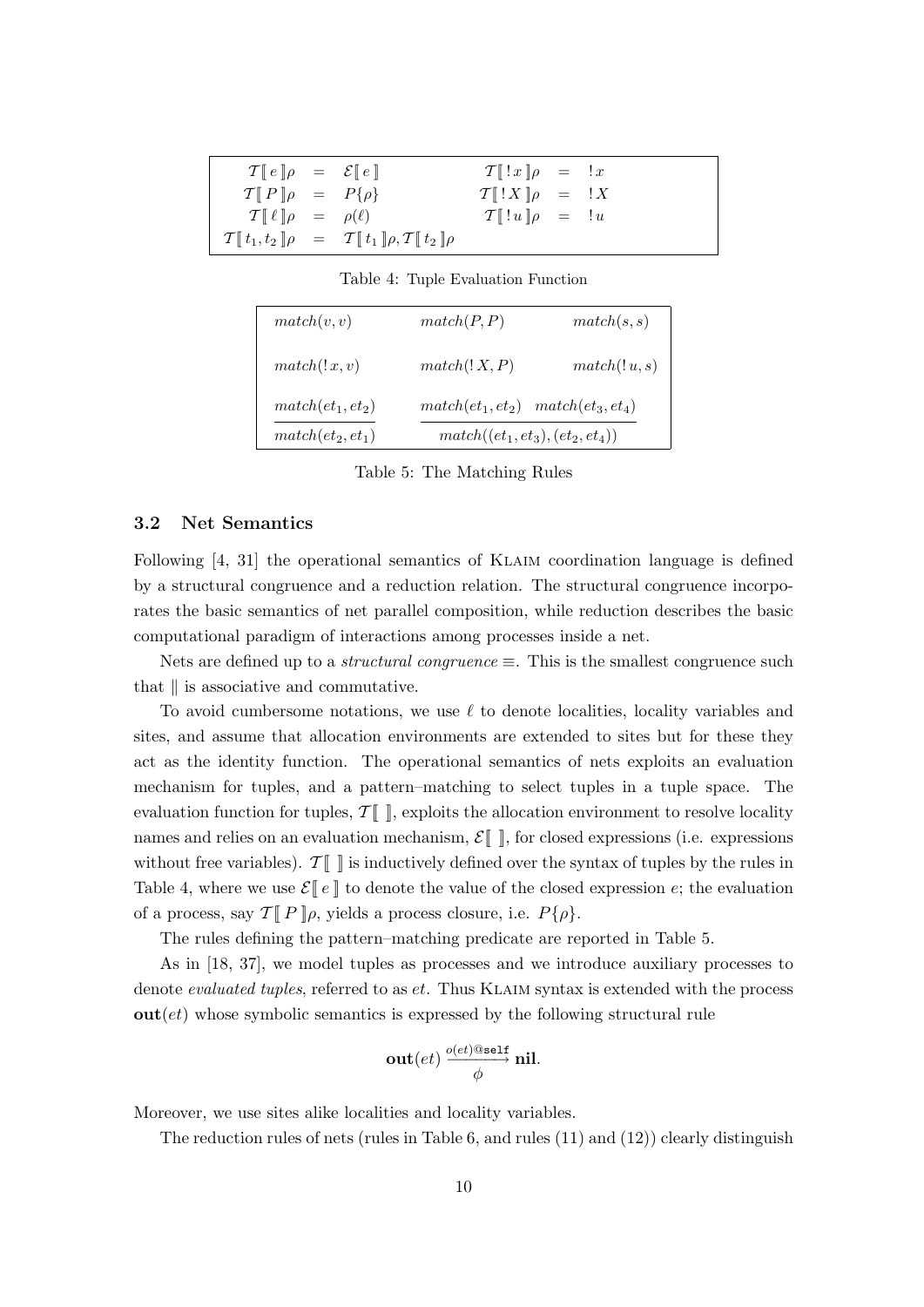between local and remote operations performed by located processes and provide a formal model to guide the implementation.

The evaluation of an out operation modifies a tuple space. Rule (1) adds a new tuple to the local tuple space of the process. Rule (2), on the other hand, adds a new tuple to the remote tuple space located at  $\ell_2$ . In the latter rule, the evaluation of the tuple t depends on the allocation environment  $\rho \bullet \rho_1$ . This corresponds to having a *static scoping* discipline for the remote generation of tuples. Moreover, if the tuple  $t$  contains a field with a process, the corresponding field of the evaluated tuple *et* contains a closure. Hence, processes in a tuple are transmitted together with their local allocation environment.

A dynamic scoping strategy is adopted for the eval operation, described by rules (3) and (4). In this case the process spawned in the remote node is transmitted without the local allocation environment, and its execution is influenced by the remote allocation environment  $\rho_2$ .

For the communication operations in and read note that in modifies the tuple space (see rules  $(5)$  and  $(6)$ ) while **read** does not (in the conclusions of rules  $(7)$  and  $(8)$ ) the tuple space encompassed within process  $P_2$  is left unchanged by process evolution). Obviously, we have to distinguish between local rules  $(5)$  and  $(7)$ ) and remote rules  $((6)$  and  $(8)$ ).

Let us consider rule  $(5)$  (rules  $(6)$ ,  $(7)$  and  $(8)$  can be interpreted similarly). It says that a process can perform an in action at the local tuple space by synchronizing with a process which represents a matching tuple. The result of this synchronization is that the tuple is consumed, i.e. the corresponding process becomes nil, and its values are used to replace the corresponding (free) variables of the process which has performed the in operation.

Finally, rule (9) describes the asynchronous evolution of subcomponents of a node.

Rules (1)–(9) may modify the structure of the nodes of the net but they cannot introduce new localities. The creation of a new node is described by rule (10). The environment of a new node is obtained from that of the creating one (with the obvious update for the self locality). The underlying idea is that the new node inherits all the knowledge about localities of the creating node.

Remark 3.1 Obviously, other design choices could have been made. An alternative formulation of the rule for the creation of a new node is

$$
P \xrightarrow{\textit{n(u)}\text{Qse1f}} P' \quad s' \in \mathcal{S}, s' \text{ fresh}
$$
\n
$$
\overrightarrow{s::_\rho P \rightarrowtail s::_\rho P'[s'/u] \parallel s'::_{[s'/\text{self}] \bullet \phi} \text{nil}}
$$

The rationale behind this choice (adopted in [39]) is that any new node has no knowledge of the rest of the net.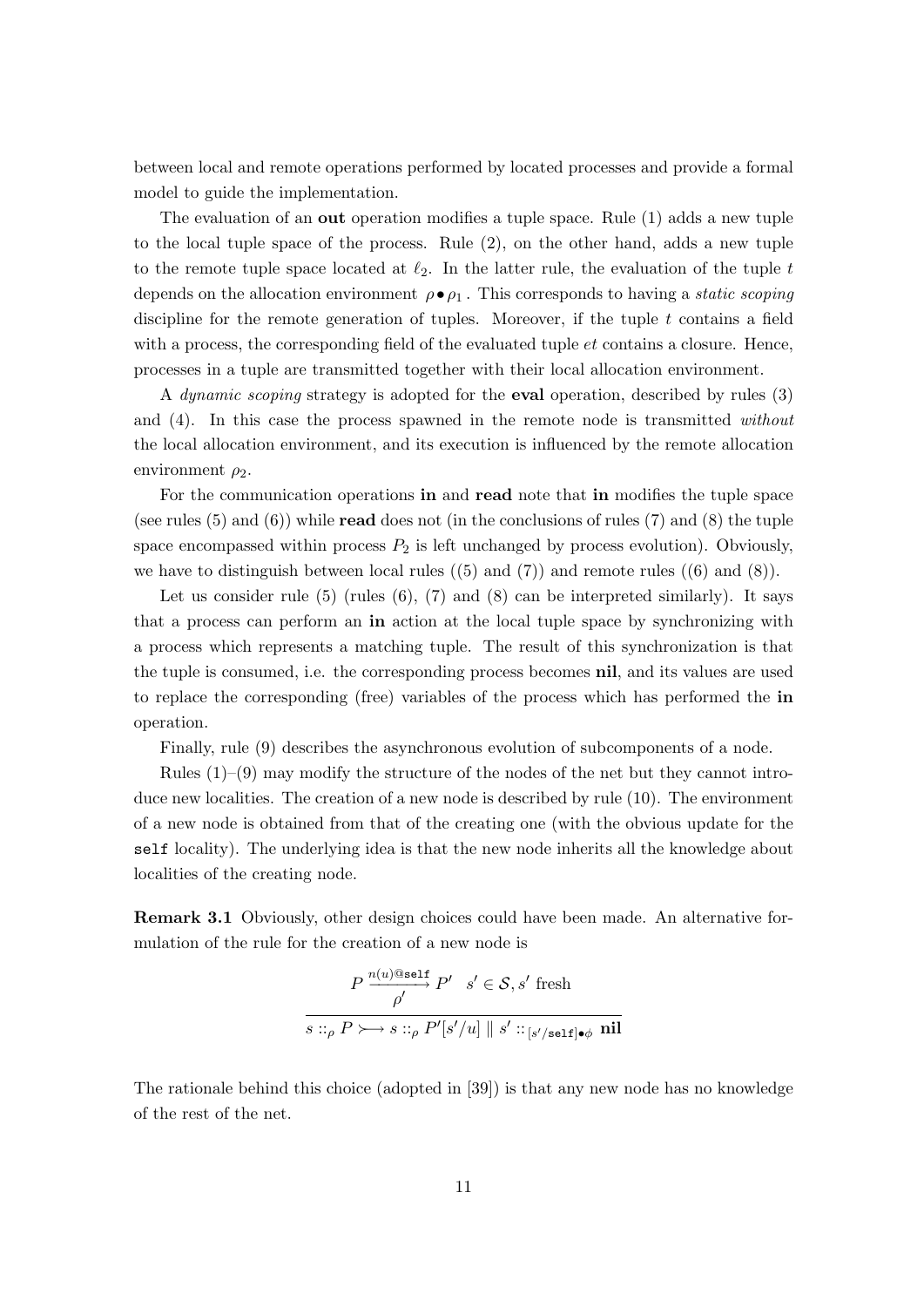$$
P \frac{s(t) \mathbb{Q}\ell}{\rho'} P' \qquad s = \rho' \bullet \rho(\ell) \qquad et = \mathcal{T} \llbracket t \rrbracket_{\rho' \bullet \rho}
$$
  

$$
s ::_{\rho} P \rightarrowtail s ::_{\rho} P' \mid \text{out}(et)
$$
 (1)

$$
P_1 \xrightarrow{\text{s}(t) \otimes \ell} P_1' \qquad s_2 = \rho \bullet \rho_1(\ell) \qquad \text{et} = \mathcal{T} \llbracket t \rrbracket_{\rho \bullet \rho_1} \tag{2}
$$

 $s_1:_{\rho_1} P_1 \parallel s_2:_{\rho_2} P_2 \rightarrowtail s_1:_{\rho_1} P'_1 \parallel s_2:_{\rho_2} P_2 |$  out $(e_t)$ 

$$
P \xrightarrow{\epsilon(Q) \otimes \ell} P' \qquad s = \rho' \bullet \rho(\ell)
$$
  

$$
s ::_{\rho} P \rightarrowtail s ::_{\rho} Q \mid P'
$$
  
(3)

$$
P_1 \xrightarrow{e(Q) \otimes \ell} P'_1 \qquad s_2 = \rho \bullet \rho_1(\ell)
$$
  

$$
s_1 ::_{\rho_1} P_1 \parallel s_2 ::_{\rho_2} P_2 \rightarrow s_1 ::_{\rho_1} P'_1 \parallel s_2 ::_{\rho_2} Q \parallel P_2
$$

$$
(4)
$$

$$
P_1 \xrightarrow{i(t)\otimes \ell} P'_1 \quad s = \rho' \bullet \rho(\ell) \quad P_2 \xrightarrow{o(et)\otimes \text{self}} P'_2 \quad match(T[\![ t]\!]_{\rho' \bullet \rho}, et)
$$
  

$$
s ::_{\rho} P_1 | P_2 \rightarrowtail s ::_{\rho} P'_1 [et/T[\![ t]\!]_{\rho' \bullet \rho}] | P'_2
$$

$$
(5)
$$

$$
P_1 \frac{i(t) \mathbb{Q}\ell}{\rho} P_1' \quad s_2 = \rho \bullet \rho_1(\ell) \quad P_2 \frac{o(et) \mathbb{Q} \text{self}}{\phi} P_2' \quad match(T[\![t]\!]_{\rho \bullet \rho_1}, et)
$$
  
\n
$$
s_1 ::_{\rho_1} P_1 \parallel s_2 ::_{\rho_2} P_2 \rightarrow s_1 ::_{\rho_1} P_1' [et/T[\![t]\!]_{\rho \bullet \rho_1}] \parallel s_2 ::_{\rho_2} P_2'
$$
\n
$$
(6)
$$

$$
P_1 \xrightarrow{r(t) \otimes \ell} P'_1 \quad s = \rho' \bullet \rho(\ell) \quad P_2 \xrightarrow{o(et) \otimes \text{self}} P'_2 \quad match(T[\![ t]\!]_{\rho' \bullet \rho}, et)
$$
  

$$
s ::_{\rho} P_1 | P_2 \rightarrowtail s ::_{\rho} P'_1 [\lfloor t / T[\![ t]\!]_{\rho' \bullet \rho}] | P_2
$$
 (7)

$$
P_1 \frac{r(t) \otimes \ell}{\rho} P_1' \quad s_2 = \rho \bullet \rho_1(\ell) \quad P_2 \xrightarrow{\mathit{o}(et) \otimes \mathit{self}} P_2' \quad match(\mathcal{T}[\![\; t]\!]_{\rho \bullet \rho_1}, \mathit{et})
$$
\n
$$
s_1 ::_{\rho_1} P_1 \parallel s_2 ::_{\rho_2} P_2 \rightarrowtail s_1 ::_{\rho_1} P_1'[\mathit{et}/\mathcal{T}[\![\; t]\!]_{\rho \bullet \rho_1}] \parallel s_2 ::_{\rho_2} P_2
$$
\n
$$
(8)
$$

$$
s ::_{\rho} P_1 \rightarrowtail s ::_{\rho} P'_1
$$
  

$$
s ::_{\rho} P_1 | P_2 \rightarrowtail s ::_{\rho} P'_1 | P_2
$$
  
(9)

$$
P \xrightarrow{\frac{n(u)\text{Qse1f}}{\rho'}} P' \quad s' \in \mathcal{S}: s' \neq s
$$
  

$$
s ::_{\rho} P \rightarrowtail s ::_{\rho} P'[s'/u] \parallel s' ::_{[s'/\text{se1f}] \bullet \rho} \text{nil}
$$
  
(10)

Table 6: The Reduction Relation: Process Interactions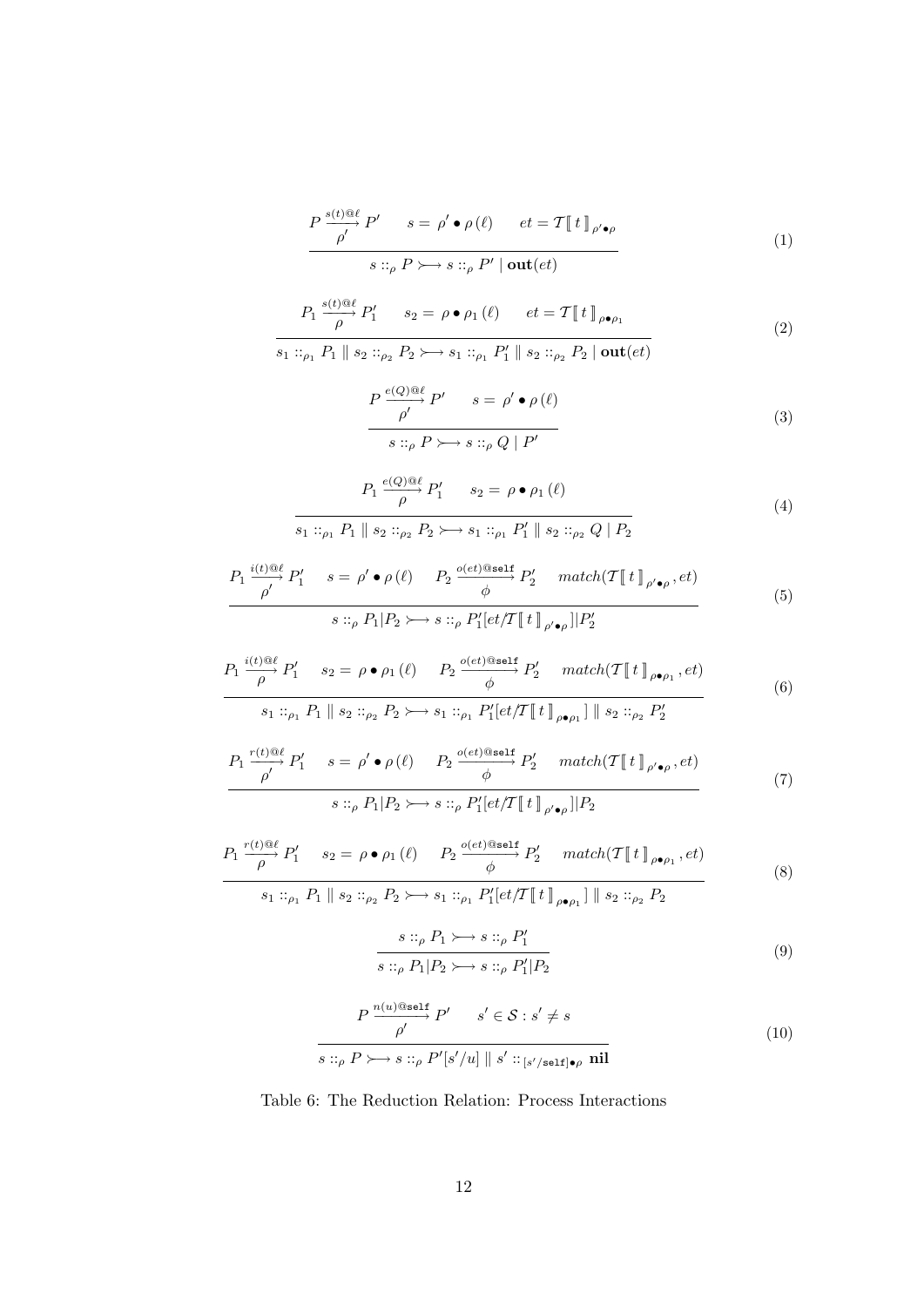To conclude the description of the reduction relation, we have to say how reduction behaves in presence of the operator of parallel composition of nets. Since the composition  $N_1 \parallel N_2$  is defined only if  $st(N_1) \cap st(N_2) = \emptyset$ , we have:

$$
\frac{N_1 \rightarrow N'_1 \quad st(N'_1) \cap st(N_2) = \emptyset}{N_1 \parallel N_2 \rightarrow N'_1 \parallel N_2}
$$
\n(11)

Finally, we have to say how reduction behaves with respect to structural congruence. We have:

$$
\frac{N \equiv N_1 \quad N_1 \rightarrow N_2 \quad N_2 \equiv N'}{N \rightarrow N'}
$$
 (12)

Remark 3.2 Despite the different programming paradigms, there are interesting similarities between Telescript and Klaim. General Magic Telescript [41] is an object oriented language designed for network programming. A central concept in Telescript is the concept of place, which corresponds to our sites. A place can be thought of as the stationary process that can accept mobile agents. Agents travel from one place to another by invoking the go operation. This operation requires the agent's destination place (the ticket) and the route of the trip. The main advantage of Klaim's approach is that the "possible stationary processes" can be programmed via the notion of locality without requiring the precise physical distribution of places. In other words, localities provide a powerful abstraction mechanism over sites. There are also some analogies between our eval/out operations and Telescript go operation: both allow mobile agents to be programmed.

Remark 3.3 Several theoretical works in non–interleaving semantics of process calculi have adopted the notion of locality to capture logical distribution of processes (e.g. [6], [13] and the references therein). The basic idea of these approaches is to allow the observation of actions together with the locations (access paths) where they take place. In our approach, localities are not used as a tool for observing the distribution of processes but rather as a programming device to structure and control the distribution of processes and data. The formal models presented in [2, 19] are closely related to the work presented here. These approaches deal with mobility much like  $\pi$ -calculus (channel and locality names can be passed in interactions). Significantly, localities in Klaim can be used to simulate the private name passing and the scope extrusion mechanisms of  $\pi$ -calculus, so that a natural encoding of (asynchronous)  $\pi$ -calculus in KLAIM can be easily programmed.

### 3.3 Scoping and Mobility

The role of a net is to allocate and coordinate a set of processes. Hence, beyond formally describing all the issues related to physical distribution, net semantics is essential to study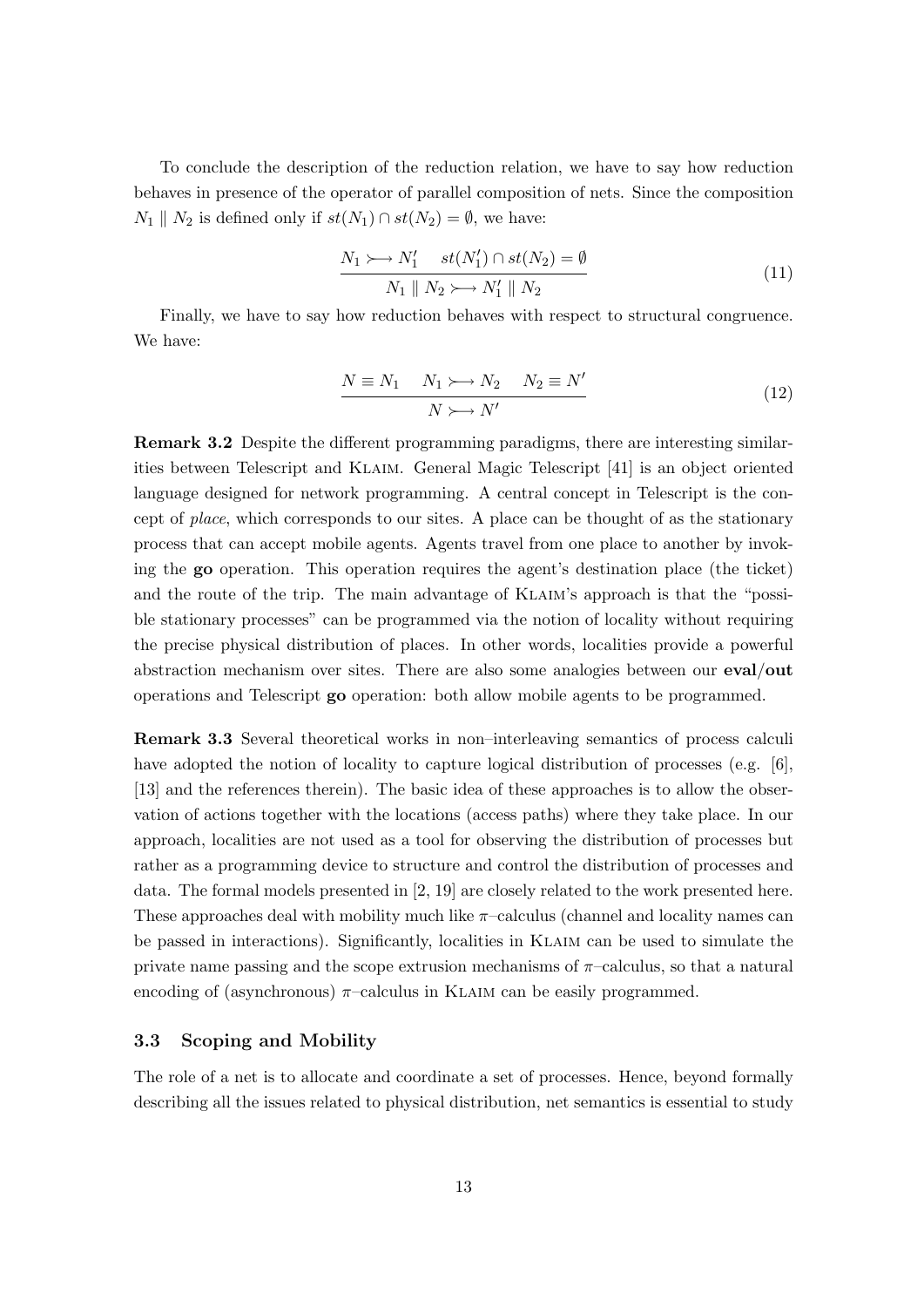migratory applications and for understanding design decisions before carrying out an implementation. This can be better understood by analyzing the effects of choosing specific scoping disciplines on mobile agents when accessing tuple spaces.

The operational semantics of nets adopts a static scoping discipline for the evaluation of out operations. On the other hand, a dynamic scope discipline is adopted for remote eval operations: the meaning of localities used by a process spawned at a remote site depends on the remote allocation environment.

Indeed, whenever a process  $P$  located at the site  $s_1$  wishes to insert a tuple  $t$  into the remote tuple space located at  $s_2$ , the local environment of P, namely  $\rho_1$ , is used for evaluating t. A dynamic scoping discipline for **out** can be obtained by replacing rule  $(2)$ in Table 6 with the following:

$$
P_1 \xrightarrow{\text{s}(t) \otimes \ell} P_1' \quad \text{s}_2 = \rho \bullet \rho_1(\ell) \quad \text{et} = \mathcal{T} \llbracket t \rrbracket \rho_2
$$
\n
$$
\overline{\text{s}_1 ::_{\rho_1} P_1 \parallel \text{s}_2 ::_{\rho_2} P_2 \rightarrowtail \text{s}_1 ::_{\rho_1} P_1' \parallel \text{s}_2 ::_{\rho_2} P_2 \mid \text{out}(et)}
$$

where the remote environment  $\rho_2$  is used for evaluating t.

Remark 3.4 Alternatively, we could also use the rule:

$$
P_1 \xrightarrow{\text{s(t)} \otimes \ell} P_1' \quad s_2 = \rho \bullet \rho_1(\ell)
$$
\n
$$
s_1 ::_{\rho_1} P_1 \parallel s_2 ::_{\rho_2} P_2 \rightarrowtail s_1 ::_{\rho_1} P_1' \parallel s_2 ::_{\rho_2} P_2 \mid \text{out}(t) \textcircled{1} \text{self.nil}
$$

Namely, a process is placed in  $s_2$  which will eventually take care of the local evaluation of the tuple t.

Dynamic scoping for out can be also simulated (without any modification to the operational rules for nets) by writing  $eval(out(t)@self)@l.P$  instead of  $out(t)@l.P$ . The execution of **eval** spawns process **out**(*t*)@self at site  $s_2$  (resulting from the evaluation of  $\ell$ ) and, therefore, t is evaluated by using the local environment at  $s_2$ .

When process P located at  $s_1$  wants to spawn a process Q at the remote site  $s_2$ , a dynamic scoping discipline is followed. The local environment  $\rho_2$  is used for giving meaning to the localities which may be referred in Q. A static scoping discipline for eval can be obtained by spawning  $Q\{\rho_1\}$  rather than Q. More precisely, rule (4) in Table 6 could be replaced by the following:

$$
P_1 \xrightarrow{e(Q) \otimes \ell} P'_1 \quad s_2 = \rho \bullet \rho_1(\ell) \quad Q' = Q\{\rho_1\}
$$

$$
s_1 ::_{\rho_1} P_1 \parallel s_2 ::_{\rho_2} P_2 \rightarrowtail s_1 ::_{\rho_1} P'_1 \parallel s_2 ::_{\rho_2} Q' \mid P_2
$$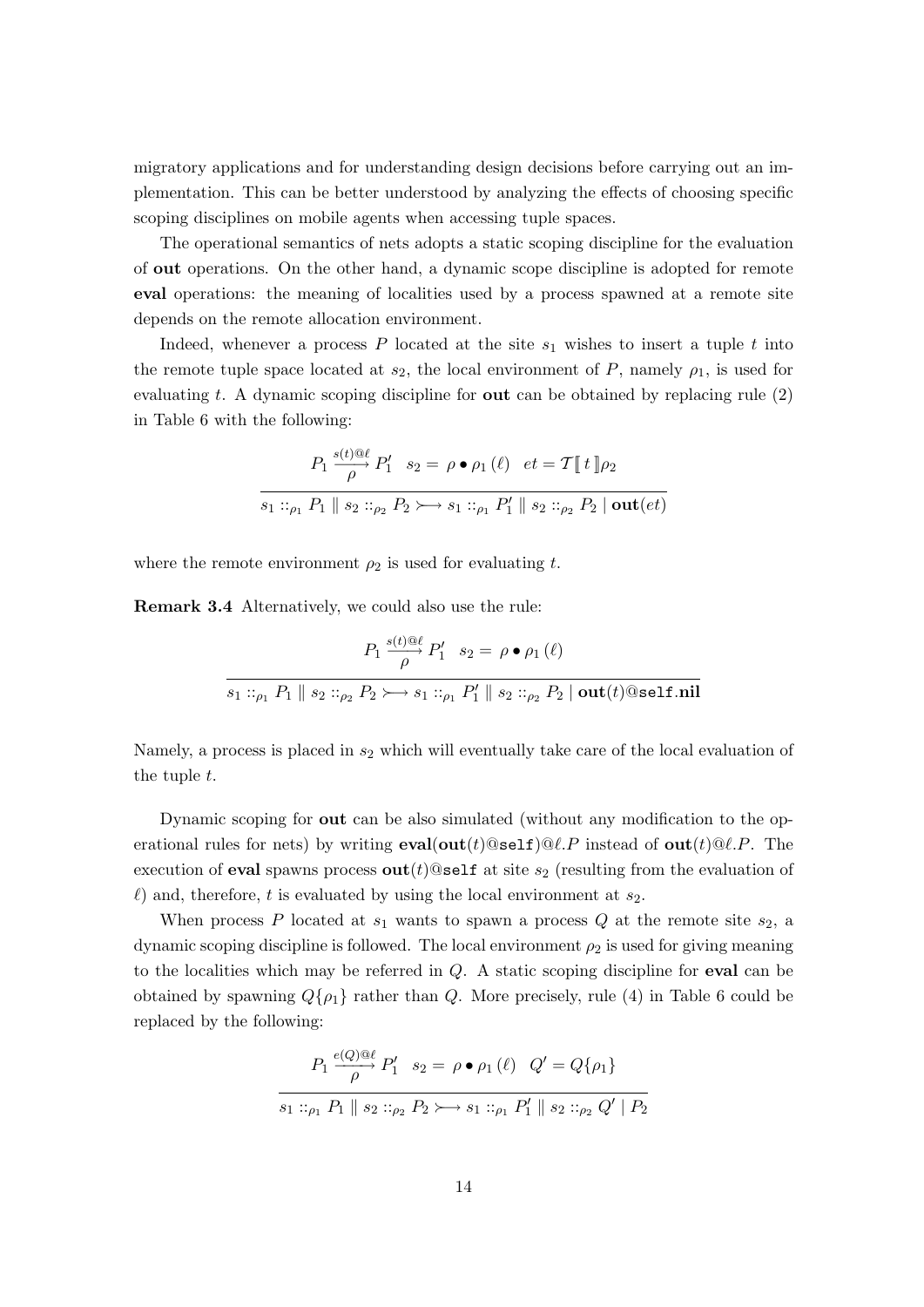In this case the remote spawning of process Q consists in transmitting Q packaged with its allocation environment  $\rho_1$ .

Again, eval with static scoping can be simulated via the primitives of the language, in particular, by passing processes (and then closures) as fields of tuples and using private localities to store intermediate results. With this in mind, we can write  $newloc(u).out(Q) @u.in(! X) @u.eval(X) @l.P \text{ instead of } eval(Q) @l.P. \text{ When } eval(X)$ is executed at site  $s_2$ , X is bound to the process Q packaged with  $\rho_1$ . Hence, a closure rather than a plain process is activated at site  $s_2$ , which is different from the case of  $eval(Q).$ 

# 4 Typing and Security

Security, e.g. *privacy* and *integrity* of data, is a key issue in the development of mobile applications. One can easily imagine malicious mobile agents attempting to access private information. A server receiving a mobile agent for execution thus needs to impose strong requirements to ensure that the agent will not violate privacy and jeopardize the integrity of the information. Similarly, mobile agents must ensure that their execution at the server site will not damage them or compromise their security.

In this section we introduce a type system for KLAIM and show how it can be used to statically enforce security properties. More precisely, the type system permits one to check whether the operations Klaim processes intend to perform over the sites of a net really do comply with their access rights.

The typing analysis of Klaim programs is structured into two phases reflecting the two–level syntax of Klaim. The first phase deduces process intentions (read, write, withdraw, execute, . . . ) in relation to the various localities they are willing to interact with or they want to migrate to. This is done by an inference system which assigns types to processes, and also, partially, checks whether these behave in accordance with their declared intentions. The second phase of the typing analysis checks whether each process has the necessary rights to perform the intended operations, i.e. it does not violate the access rights as granted by the net coordinator.

### 4.1 Types

We will use  $\{r, i, o, e, n\}$  to indicate the set of process *capabilities*; r denotes the capability to execute a read operation, i the capability to execute an in operation, and so on.

Polarities are non–empty subsets of  $\{r, i, o, e, n\}$ . We use  $\Pi$ , ranged over by  $\pi$  (which may be indexed), to denote the set of all polarities. Polarities are used differently by processes and nets. The polarity of a locality or of a locality variable, say  $\ell$ , within a process contains information about the operations the process intends to perform at  $\ell$ . In a net, on the other hand, polarities are used to fix access rights. Type checking will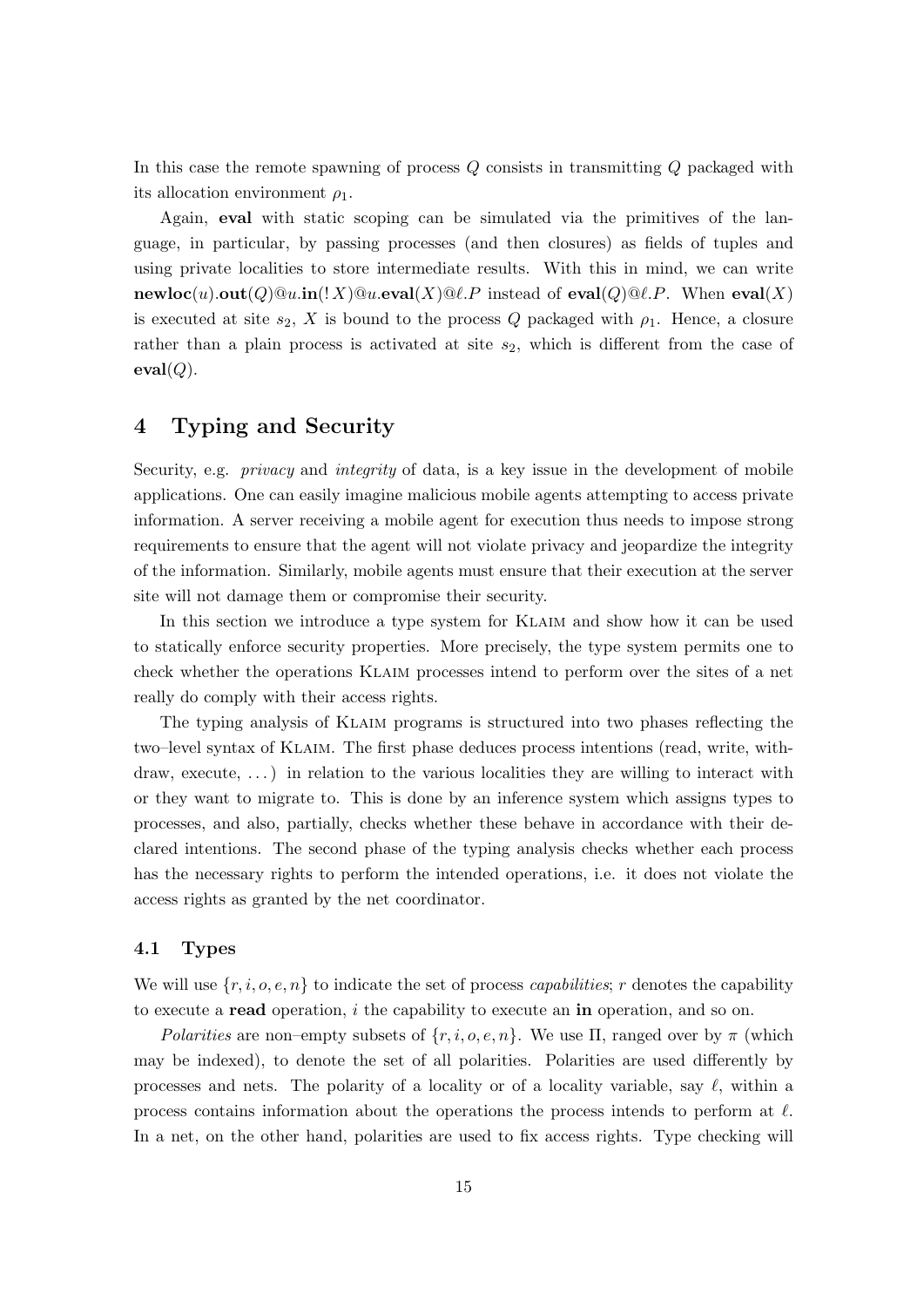guarantee that only intentions that match access rights, as granted by the coordinator, are allowed.

Orderings between polarities can be used to model hierarchies of access rights. Obviously, if a process is able to perform an in operation at  $\ell$  then it is also able to perform a read at  $\ell$ . Also, type checking should ensure that, if a process has capabilities  $\pi$ , then it can execute all operations that require capabilities smaller (greater, in the ordering  $\mathbb{I}_{\Pi}$ defined below) than  $\pi$ . These intuitions lead to the *subpolarity relation*, obtained as the least reflexive and transitive relation induced by the following rules:

$$
\{i\} \sqsubseteq_{\Pi} \{r\} \qquad \frac{\pi_1 \subseteq \pi_2}{\pi_2 \sqsubseteq_{\Pi} \pi_1} \qquad \frac{\pi_1 \sqsubseteq_{\Pi} \pi_1' \quad \pi_2 \sqsubseteq_{\Pi} \pi_2'}{(\pi_1 \cup \pi_2) \sqsubseteq_{\Pi} (\pi_1' \cup \pi_2')}
$$

One could think of associating a polarity with each process or with each locality to completely characterize the intentions of processes and the rights of localities. It is clear that this would not be enough to take into account process migrations and the different access rights of the different localities.

An obvious choice, for assigning types to a process, would be to associate with it a single polarity that describes all the operations the process intends to perform, while ignoring the specific localities it refers to. However, in this way, we would not characterize different intentions relative to different localities. Associating polarities with each of the localities referred to within a process would also be unsatisfactory. It hinders the possibility of keeping track of the capabilities of remotely executed processes, which might be different from those of sender processes. For example, consider a process that does not have the right to access a remote tuple space (e.g. a database), but does have the right to send a process for remote execution at a (server) node that is willing to grant the necessary right.

To take into account remote executions (migrations) of processes, we need to further structure our types and to associate with each locality not just a polarity but also the type that is required for the processes executed at that locality.

A type is a finite map that assigns pairs consisting of polarities and types to both localities and locality variables. The first component of the pair associated with  $\ell$  describes the polarity of  $\ell$ , while the second describes the types of the processes executed at  $\ell$ .

KLAIM types, ranged over by  $\delta$ , are elements of a universe which is defined by the following domain equation

$$
\Delta = Fin((Loc \cup VLoc) \longmapsto (\Pi \times \Delta))_{\perp}.
$$

The construction of  $\Delta$  rests on a standard construction over *complete partial orders* (cpo). Let  $\langle D, \underline{\sqsubseteq}_D \rangle$  be a cpo; then  $H(D)$  is the set of partial functions with finite domain from  $Loc \cup VLoc$  to the cpo  $\Pi \times D$  defined by

$$
H(D) = Fin((Loc \cup VLoc) \longmapsto (\Pi \times D))_{\perp}.
$$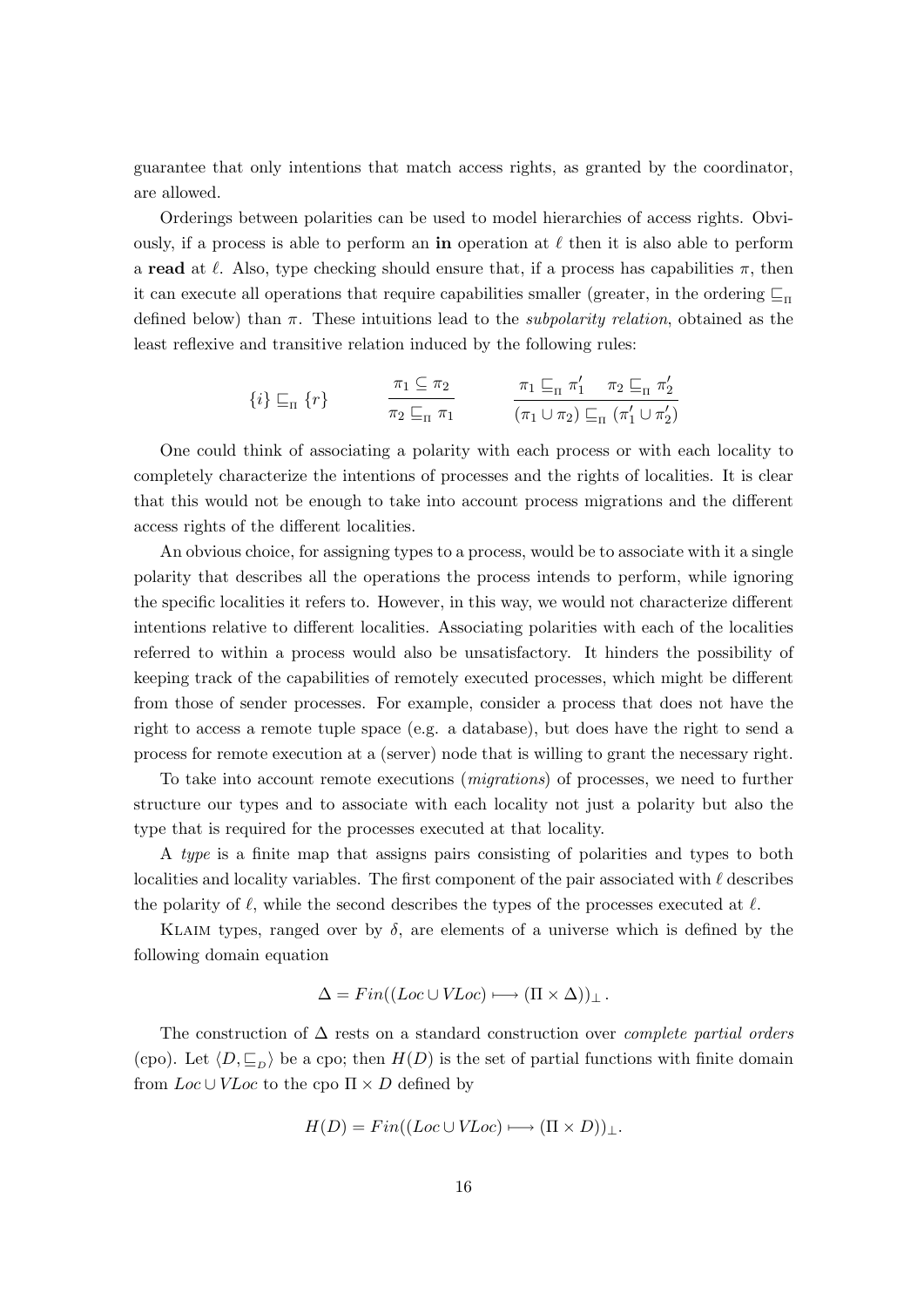This set of functions can be ordered via the relation  $\mathcal{L}_{H(D)}$  stating that the more defined the partial function the smaller it is.

1.  $\perp \sqsubseteq_{H(D)} f$ , for all  $f \in H(D)$ 

2.  $f \sqsubseteq_{H(D)} g$  when

- $dom(q) \subseteq dom(f)$ , and
- $\forall \ell \in dom(g) : f(\ell) \sqsubseteq_{\Pi \times D} g(\ell)$ , where  $\sqsubseteq_{\Pi \times D}$  is the obvious ordering on  $\Pi \times D$ .

It is not difficult to show that if  $\langle D, \underline{\sqsubseteq}_D \rangle$  is a ( $\omega$ -algebraic) cpo then also  $\langle H(D), \underline{\sqsubseteq}_{H(D)} \rangle$ is a  $(\omega$ -algebraic) cpo.

Let  $\langle \Delta, \preceq \rangle$  be the initial solution<sup>1</sup> of the recursive domain equation for  $\Delta$ ;  $\preceq$  is called the subtype relation. As usual,  $\Box$  shall denote the greatest lower bound, and  $\phi$  shall denote the element of  $\Delta$  with empty domain. If  $\delta \in \Delta$ , then  $\delta^i(\ell)$  is used to denote the *i*–th component of the pair  $\delta(\ell)$ , if it is defined; otherwise,  $\delta^1(\ell)$  yields  $\emptyset$  and  $\delta^2(\ell)$  yields  $\phi$ . Moreover,  $\delta \bar{\downarrow} \ell$ denotes the greatest lower bound of the set  $\{\delta^2(\ell)\}\cup \{\delta(\ell')\top \ell \mid \delta(\ell')\}$  is defined}. Notation  $\delta[\delta^1/(\ell) := \pi]$  denotes a type  $\delta_1$  such that  $\delta_1^1(\ell) = \pi$ ,  $\delta_1^2(\ell) = \phi$  if  $\delta(\ell)$  is undefined,  $\delta_1^2(\ell) = \delta^2(\ell)$  otherwise, and  $\delta_1(\ell') = \delta(\ell')$  for  $\ell' \neq \ell$ . Notation  $\delta[\delta_1/\delta^2(\ell)]$  has the same effect as a substitution (thus  $\delta[\delta_1/\delta^2(\ell)]$  denotes  $\delta$  itself if  $\delta(\ell)$  is undefined).

The typed version of KLAIM is obtained by associating a type with locality variables and with process variables whenever they are bound. Hereafter, for the sake of simplicity, we will also call the typed version of the language KLAIM.

The abstract syntax of terms (processes, as usual, are closed terms) is reported in Table 7. Recall that  $\ell$  stands for a generic locality or locality variable. To avoid name clashing and thus overloading of types, we will assume that *Vloc*, the set of locality variables, is partitioned into two subsets:  $N$ Vloc, used as arguments of **newloc**, and TVloc, used as formals of tuples.

A type is associated with process and locality parameters of process identifiers and, as usual, it is assumed that each process identifier  $A$  has a *single* defining equation  $A(\widetilde{X} : \widetilde{\delta}, \widetilde{u} : \widetilde{\delta}, \widetilde{x}) \stackrel{def}{=} P.$ 

We are now ready to introduce the formal syntax of typed nets, whose role is to allocate and coordinate processes, and to assign access rights. The type of sites is similar to that of processes: it associates pairs  $\langle$  polarity, type $\rangle$  with localities and locality variables. This

$$
(\mathcal{H}(i))(\bot) = \bot \qquad (\mathcal{H}(i))(f) = i \circ f.
$$

<sup>&</sup>lt;sup>1</sup>The construction H on cpos may be straightforwardly turned into a functor  $H$  in the category CPO<sup>E</sup> the category of cpos with embeddings as morphisms. The action of the functor  $\mathcal H$  on cpos is defined as for H. If  $i : D \triangleleft D'$  is an embedding,  $\mathcal{H}(i) : \mathcal{H}(D) \longrightarrow \mathcal{H}(D')$  (the action of the functor on embeddings) is obtained as:

By using standard techniques, we can prove that  $H$  is a continuous and covariant functor in  $\text{CPO}^{\text{E}}$  which preserves  $\omega$ –algebraicity [27]. Therefore, the theory in [36] ensures the existence and uniqueness in  $\text{CPO}^{\text{E}}$ of the initial fixed point of the functor  $H$ , i.e. the initial solution of the recursive domain equation for  $\Delta$ .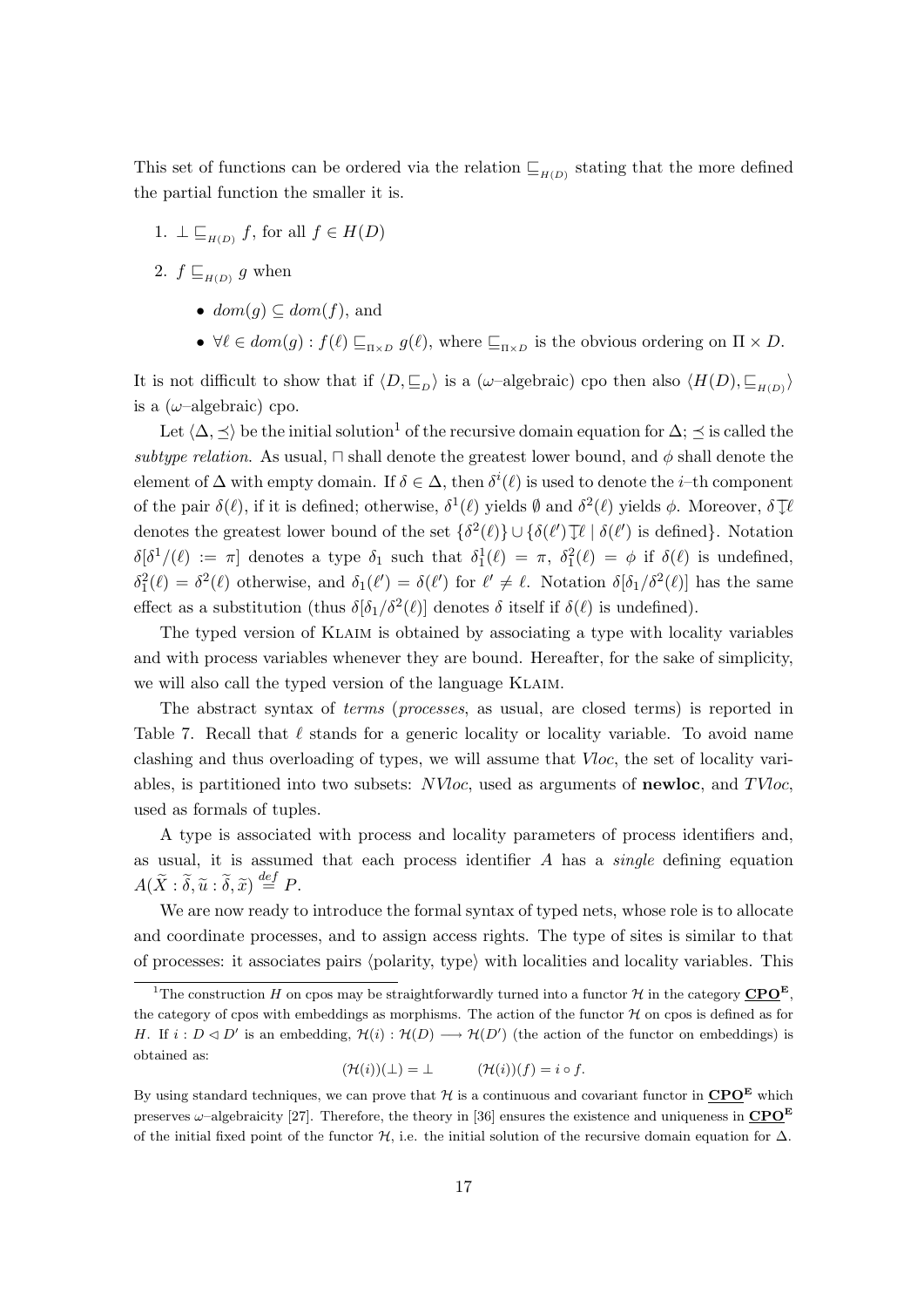| $P := \textbf{nil} \mid a.P \mid P_1 \mid P_2 \mid P_1 + P_2 \mid X \mid A \langle \tilde{P}, \tilde{\ell}, \tilde{\epsilon} \rangle$                                                    |  |  |
|------------------------------------------------------------------------------------------------------------------------------------------------------------------------------------------|--|--|
| $a$ ::= $\textbf{out}(t) \mathbb{Q} \ell \mid \textbf{in}(t) \mathbb{Q} \ell \mid \textbf{read}(t) \mathbb{Q} \ell \mid \textbf{eval}(P) \mathbb{Q} \ell \mid \textbf{newloc}(u:\delta)$ |  |  |
| $t$ : $e \mid P \mid \ell \mid !x \mid !X : \delta \mid !u : \delta \mid t_1,t_2$                                                                                                        |  |  |

Table 7: Typed Klaim Syntax

is declared by means of two functions,  $\Lambda$  and  $\Upsilon$ . For each site s of the net,  $\Lambda$  describes the access rights of processes located at s on the other sites of the net, while  $\Upsilon$  describes the locality variables that processes located at s may use.

A net is a triple  $N : \langle \Lambda, \Upsilon \rangle$  where N is as defined in Section 2.3, and  $\Lambda$  and  $\Upsilon$  have the following structure:  $\Lambda : st(N) \longrightarrow (st(N) \longrightarrow \Pi)$  and  $\Upsilon : st(N) \longrightarrow VLoc$ .

### 4.2 Deriving Processes Types

This section presents an inference system that assigns types to processes. The type system records the operations that processes are willing to perform at specific localities and checks whether process operations comply with the declared types of the variables.

Type contexts  $\Gamma$  are functions mapping process variables and identifiers into types. Hereafter,  $\phi$  will denote the empty context. The auxiliary function update, defined structurally over tuples syntax, will be used to update type contexts; it behaves like the identity function for all fields but  $X : \delta$ . Formally, it is defined by:

$$
update(\Gamma, t) = \begin{cases} update(update(\Gamma, t_1), t_2) & \text{if } t = t_1, t_2 \\ \Gamma[\delta/X] & \text{if } t = !X : \delta \\ \Gamma & \text{otherwise} \end{cases}
$$

The type judgments for processes take the form  $\Gamma \vdash P : \delta$  where  $\Gamma$  is a type context providing the type of process variables and identifiers of P. A statement such as  $\Gamma \vdash P : \delta$ asserts that the capabilities of P are those in  $\delta$ , within the context Γ.

The type of a process variable or identifier is always determined by the type context,  $\Gamma$ , that has been set up by the other inference rules. Definedness of  $\Gamma(X)$  ( $\Gamma(A)$ ) is guaranteed by the fact that processes are closed terms.

$$
\Gamma \vdash X : \Gamma(X) \qquad \qquad \Gamma \vdash A : \Gamma(A)
$$

The simplest process (the null process) has no capability.

$$
\Gamma \models \mathbf{nil} : \phi
$$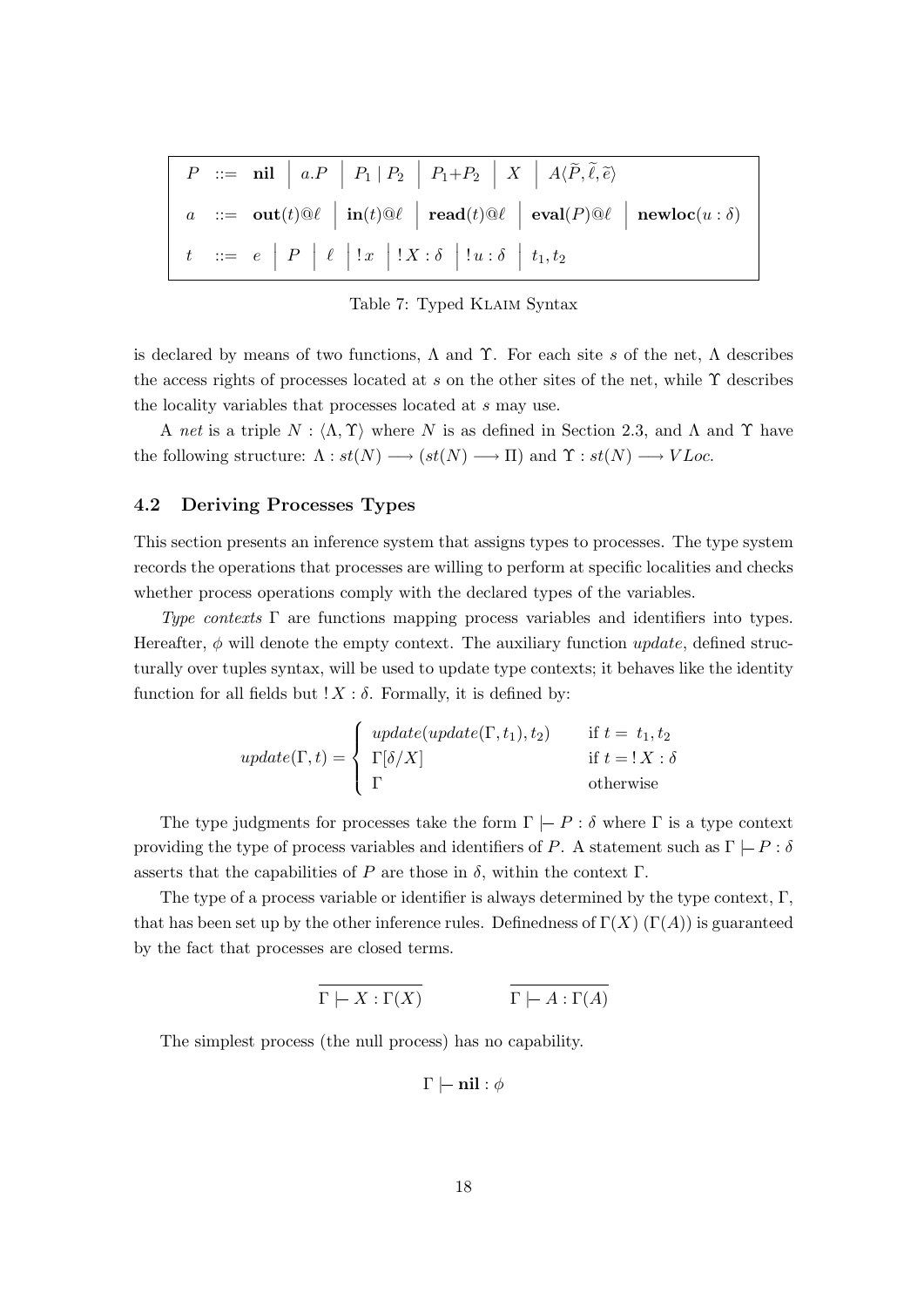The process  $\text{out}(t) \mathbb{Q} \ell \mathbb{P}$  puts the tuple t in the tuple space whose address is specified by  $\ell$  and then behaves like P. The typing rule of the out operation

$$
\frac{\Gamma \vdash P : \delta}{\Gamma \vdash \textbf{out}(t) @ \ell.P : \delta[\delta^1(\ell) := \delta^1(\ell) \cup \{o\}]}
$$

states that the type of  $out(t)@l.P$  (possibly) extends that of P at  $\ell$  with capability o. Since out is not a binder, P is typed within the same context  $(Γ)$  as out $(t)@l.P$ .

The typing rules for read and in update the context with the types of the process variables they bind. The second half of their premises checks whether process P does not misuse the locality variables bound by read and in. Thus, for each locality variable  $u$ with type  $\delta_u$  one checks that the remote operations of P at u  $(\delta \bar{\downarrow} u)$  really do respect  $\delta_u$ . The resulting type is obtained by extending the type of  $P$  at  $\ell$  with the corresponding capability  $(r \text{ or } i)$ .

$$
\frac{update(\Gamma, t) \models P : \delta \qquad \delta_u \leq \delta \mathbb{T}u \text{ for all } (!u : \delta_u) \in fields(t)}{\Gamma \models \mathbf{read}(t) @ \ell.P : \delta[\delta^1(\ell) := \delta^1(\ell) \cup \{r\}]}
$$
\n
$$
\frac{update(\Gamma, t) \models P : \delta \qquad \delta_u \leq \delta \mathbb{T}u \text{ for all } (!u : \delta_u) \in fields(t)}{\Gamma \models \mathbf{in}(t) @ \ell.P : \delta[\delta^1(\ell) := \delta^1(\ell) \cup \{i\}]}
$$

where  $\{\tilde{u}\}\$  are all the locality variables bound by read and in.

The typing rule of **eval** extends the type of P at  $\ell$  with e and records that the remote operations of P have to be extended with those  $(\delta')$  of the spawned process Q.

$$
\dfrac{\Gamma\vdash P:\delta\qquad \Gamma\vdash Q:\delta'}{\Gamma\vdash \mathbf{eval}(Q) @ \ell.P: \delta[\delta^1(\ell):=\delta^1(\ell)\cup\{e\}][(\delta^2(\ell)\sqcap\delta')/\delta^2(\ell)]}
$$

The typing rule for **newloc** extends the type of P at self with n and at u with the type  $\delta'$  declared for u, while it checks whether the operations that P is willing to perform at  $u \, (\delta^2(u))$  comply with  $\delta'$ .

$$
\frac{\Gamma \mid P : \delta \qquad \delta' \preceq \delta \mathbb{T} u}{\Gamma \mid \mathbf{newloc}(!u : \delta').P : \delta[\delta^1(\mathbf{self}) := \delta^1(\mathbf{self}) \cup \{n\}][\delta'/\delta^2(u)]}
$$

The typing rules for parallel composition and choice state that the intentions of the composed processes are in both cases the union, formally the greatest lower bound, of those of the components. The binding context is left unchanged.

$$
\frac{\Gamma \mid P : \delta_1 \qquad \Gamma \mid Q : \delta_2}{\Gamma \mid P + Q : \delta_1 \sqcap \delta_2} \qquad \qquad \frac{\Gamma \mid P : \delta_1 \qquad \Gamma \mid Q : \delta_2}{\Gamma \mid P \mid Q : \delta_1 \sqcap \delta_2}
$$

The typing rule for process definition, first updates the type context with the types of the process variables that occur as parameters of A and with a candidate type  $\delta$  for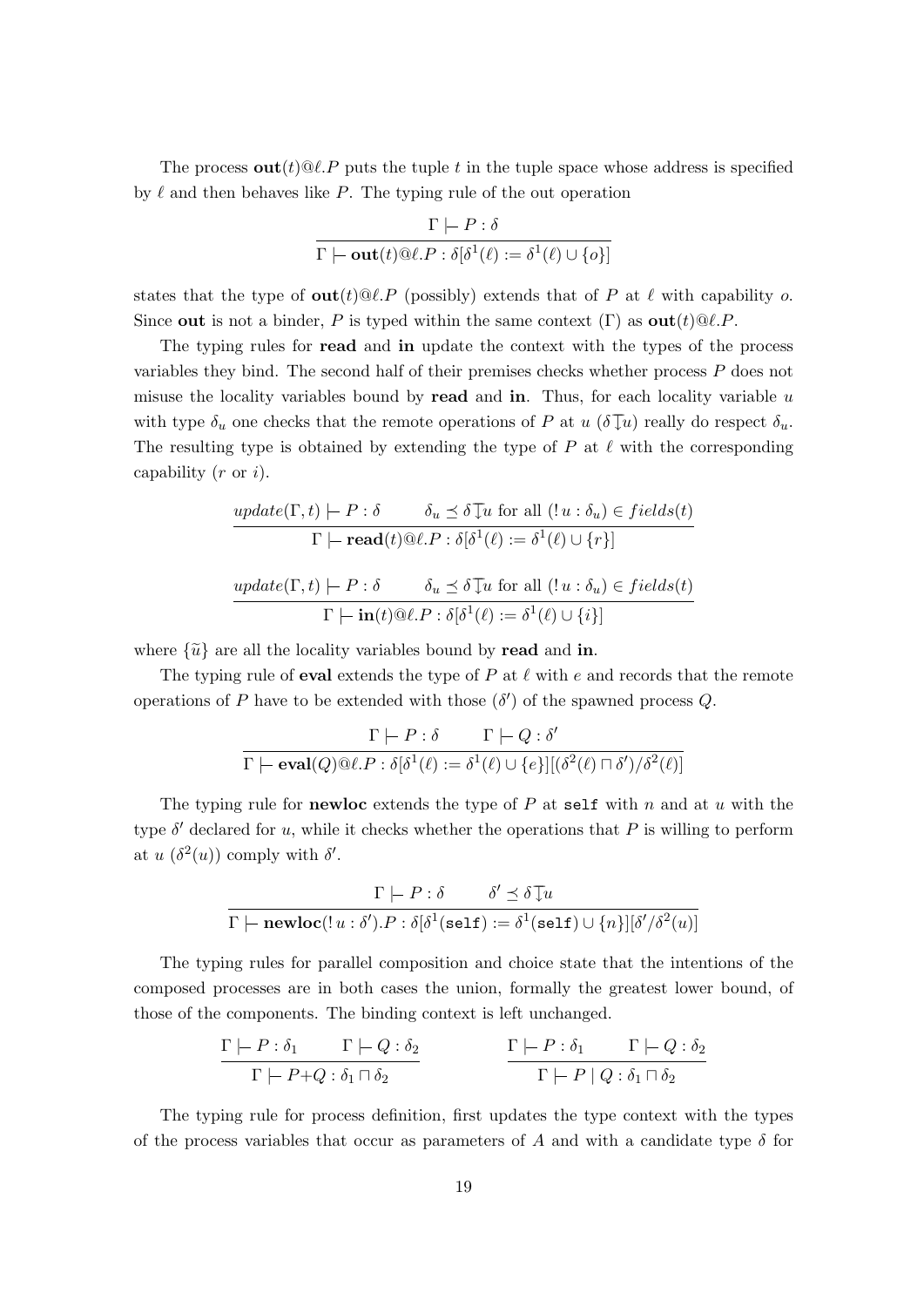A. The resulting context is exploited to infer the type  $\delta$  for P. Secondly, for each formal locality variable  $u_i$ , one checks that the operations of P at  $u_i$  (i.e.  $\delta^2(u_i)$ ) match the type declaration  $\delta_{u_i}$ . Finally, the inferred type is assigned to A.

$$
\frac{\Gamma[\widetilde{\delta_X}/\widetilde{X}][\delta/A] \models P : \delta \qquad \delta_{u_i} \leq \delta^2(u_i) \text{ for all } u_i \in \{\widetilde{u}\}
$$

$$
\Gamma \models A : \delta
$$

where  $A(\tilde{X} : \widetilde{\delta_X}, \tilde{u} : \widetilde{\delta_u}, \tilde{x}) \stackrel{def}{=} P$  is the defining equation for the process identifier A.

The typing rule for process invocation, first determines the type of the process identifier and those of the process arguments. It then, checks whether each of the types inferred for the process arguments agree with the one of the corresponding formal parameter. No requirement is imposed on the other arguments. The type of locality variables is controlled when one of the rules for **in, read and newloc** is applied. Localities are controlled when well–typedness of nets is checked.

$$
\frac{\Gamma \mid A : \delta \qquad \Gamma \mid P_i : \delta_i \text{ and } \delta_{X_i} \preceq \delta_i \text{ for all } P_i \in \{P\}}{\Gamma \mid A \langle \tilde{P}, \tilde{\ell}, \tilde{e} \rangle : \delta \{\tilde{\ell}/\tilde{u}\}}
$$

where  $\delta\{\tilde{\ell}/\tilde{u}\}$  is such that  $\delta\{\tilde{\ell}/\tilde{u}\}(\ell_i) = \langle \delta^1(u_i) \cup \delta^1(\ell_i), (\delta^2(u_i) \cap \delta^2(\ell_i))\{\tilde{\ell}/\tilde{u}\}\rangle$ , for  $\ell_i \in \tilde{\mathbb{R}}$  $\{\tilde{\ell}\},$  and  $\delta\{\tilde{\ell}/\tilde{u}\}(\ell') = \langle \delta^1(\ell'), \delta^2(\ell')\{\tilde{\ell}/\tilde{u}\}\rangle$ , for  $\ell' \notin \{\tilde{\ell}\}$  such that  $\delta(\ell')$  is defined. The inferred type states that  $A\langle\widetilde{P}, \widetilde{\ell}, \widetilde{e}\rangle$  intends to perform at  $\widetilde{\ell}$  and  $\widetilde{u}$  the same operations that  $A\langle\tilde{X}, \tilde{u}, \tilde{x}\rangle$  intends to perform at  $\tilde{u}$ . Indeed, statically we are unable to establish which occurrences of  $u_i \in {\tilde{u}}\}$  in  $\delta$  must be replaced by  $\ell_i$ .

### 4.3 Typing Nets

This section presents the criteria for establishing whether a net is well–typed. The types of the processes in a net will be required to agree with those of the sites where they are located. More specifically, the types of the processes, as determined by the type inference system, are checked against those fixed by the net coordinator, taking into account where each process has been located.

The pair of functions,  $\Lambda$  and  $\Upsilon$  associate a type with each site of a net. This is the type that is compared with the one for located processes (which expresses their expected behaviour) to check whether the net is well–typed.

Given a net  $N : \langle \Lambda, \Upsilon \rangle$ , the type  $\delta_s$  of each site  $s \in st(N)$  is obtained as:  $\forall \ell \in (dom(\rho_s) \cup dom(\Upsilon(s)))$ :

$$
\delta_s(\ell) = \begin{cases} \langle \Lambda(s)(\rho_s(\ell)), \delta_{\rho_s(\ell)} \rangle & \text{if } \ell \in dom(\rho_s) \\ \langle \{i, o, e, n\}, \delta_s \rangle & \text{if } \ell \in dom(\Upsilon(s)) \cap NVloc \\ \langle \{i, o, e, n\}, \bot \rangle & \text{if } \ell \in dom(\Upsilon(s)) \cap TVloc \end{cases}
$$

Notice that, for any site s,  $\delta_s$  is well–defined since, by definition of net, if  $\ell \in dom(\rho_s)$ then  $\Lambda(s)(\rho_s(\ell))$  is a polarity. Namely, the first item of the definition of  $\delta_s$  uses the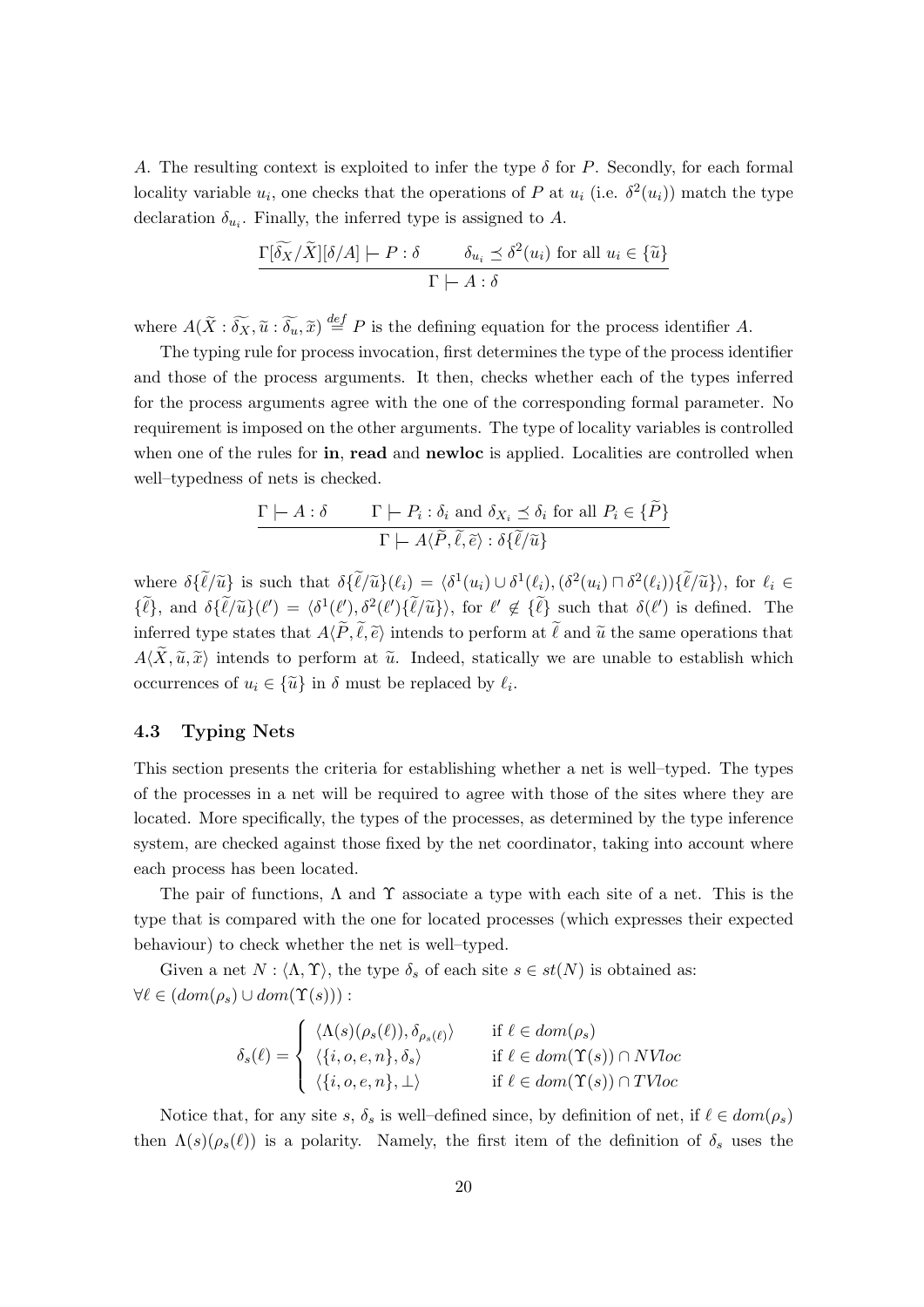allocation environment  $\rho_s$  of s to determine the site associated to  $\ell$ , hence its polarity and type. The last two items deal with locality variables; the only restriction we statically put on them is that a fresh node inherits the rights of the creating one.

In [17] a soundness theorem is proved, namely well–typed KLAIM nets (and processes) never lead to run–time errors due to misuse of access rights. For a net be well–typed, it will be required that the types of the processes in the net agree with the access rights of the sites where they are located. More specifically, the types of the processes, as derived by the type inference system, are checked against those fixed by the net coordinator, while taking into account where each process has been located. The soundness theorem establishes that well–typedness is an *invariant* of the operational semantics. This result is essentially a variant of standard subject reduction, that takes into account the fact that new sites can be dynamically created. The soundness theorem and the related technicalities are not presented here since they are not needed to appreciate the primitives and the pragmatics of Klaim.

To highlight the utility of KLAIM types, let us consider a system composed of a process Server, which makes available in its local space a tuple containing locality  $l$ , and two identical processes  $Client_1$  and  $Client_2$ , which access the tuple space at  $l_S$  to read an address  $u$  and then send process  $P$  for execution at  $u$ .

$$
Server \stackrel{def}{=} \textbf{out}(l)@\textbf{self}.\textbf{nil} \qquad \quad Client_i \stackrel{def}{=} \textbf{read}(!\, u)@\, \textbf{eval}(P)@\, \textbf{nil}
$$

If P has type  $\delta$ , each process  $Client_i$ ,  $i = 1, 2$ , has type

$$
\delta_c = l_S \longmapsto \langle \{r\}, \phi \rangle, u \longmapsto \langle \{e\}, \delta \rangle
$$

Suppose now that only  $Client_1$  has the right to send processes for evaluation at the location denoted by u. The net coordinator can thus allocate Server on site s and the two processes *Client* on sites  $s_1$  and  $s_2$ , and can give the following access rights to  $s_1$  and  $s<sub>2</sub>$ 

$$
\delta_{s_1} = s \longmapsto \langle \{r\}, \phi \rangle, u \longmapsto \langle \{e\}, \delta \rangle \qquad \qquad \delta_{s_2} = s \longmapsto \langle \{r\}, \phi \rangle
$$

Remark 4.1 There are some similarities between types in KLAIM and Telescript [41] permit and *authority*. The latter are used to limit the access rights of mobile agents<sup>2</sup>. The advantage of our approach is that the use of the type system makes mechanical static verifications of access rights possible.

Type systems have already been proposed for calculi of mobile processes, though not addressing security issues. Here, we mention the type system proposed by Pierce and Sangiorgi [34] and refined by Kobayashi, Pierce and Turner [28]. In [34], a type system is developed for  $\pi$ -calculus [32] which uses types of channels to record information on

<sup>&</sup>lt;sup>2</sup>In Telescript an agent permit can also specify *allowances* of a mobile agent, e.g. the maximum lifetime in seconds, the maximum size in bytes and so on.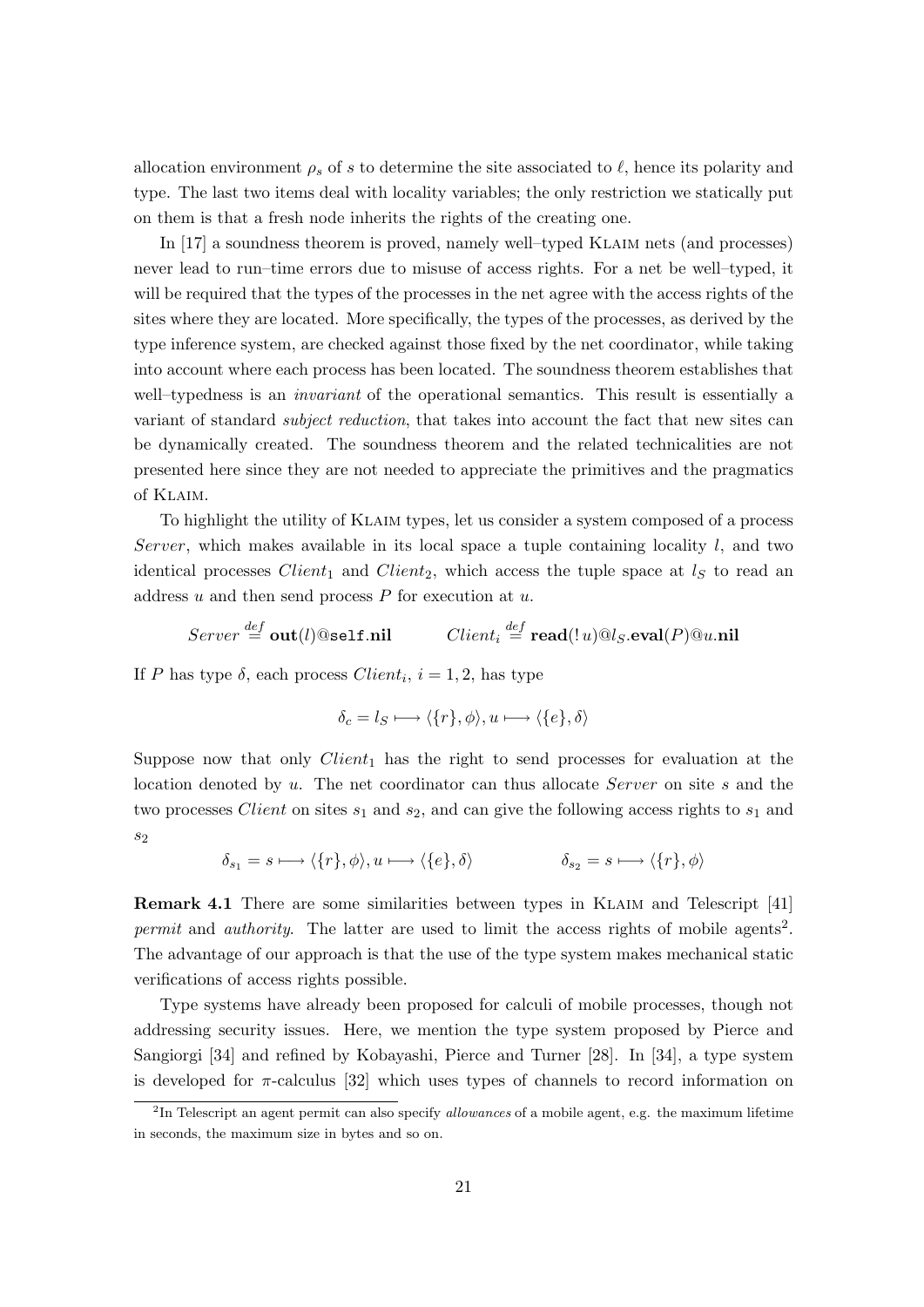whether channels are used to *read* or to *write*. This type system was extended in [28] by associating *multiplicities* with types in order to describe how many times each channel can be used. The main difference with our approach lies in the treatment of localities and, more importantly, in the role played by type information at the level of the net coordinator to check and enforce access rights of processes.

The present work shares parts of its underlying rationale with the work by Volpano and Smith [40], though those authors only consider a sequential procedural language and the type system is used to control a specific non interference security property.

# 5 Programming Mobile Code Applications

In this section we illustrate how to use KLAIM to program *Mobile Code Applications* (MCAs). In the programming examples, we assume that natural numbers and identifiers are basic values.

MCAs are distributed applications whose distinctive feature is the exploitation of "code mobility". According to the classification proposed in [14], we can single out three paradigms, apart from the traditional client–server paradigm (CS), which are largely used to build MCAs:

- Remote Evaluation (RE). Any component of a distributed application can invoke services from other components by transmitting both the data needed to perform the service and the code that describes how to perform the service.
- Mobile Agent (MA). A process (i.e. a program and an associated state of execution) on a given node of a network can migrate to a different node where it continues its execution from the current state.
- Code On–Demand (COD). A component of a distributed application running on a given node, can dynamically download from a different component and link the code to perform a given task.

Suitable programming constructs are needed to support these approaches. Indeed, several programming languages, such as Java [3], Facile [23], Obliq [7] and Telescript [41] were designed to provide facilities for process mobility and distribution; see [14] for a detailed survey.

Our aim here is to show, by means of simple programming examples, that the Klaim programming constructs are powerful enough to implement the programming paradigms of MCAs.

Both the CS and RE paradigms can be programmed by exploiting the flexibility of Klaim data structures, i.e. tuples. Indeed, tuple fields may contain both data values and processes (i.e. program codes). Let us now show how to program RE (which is basically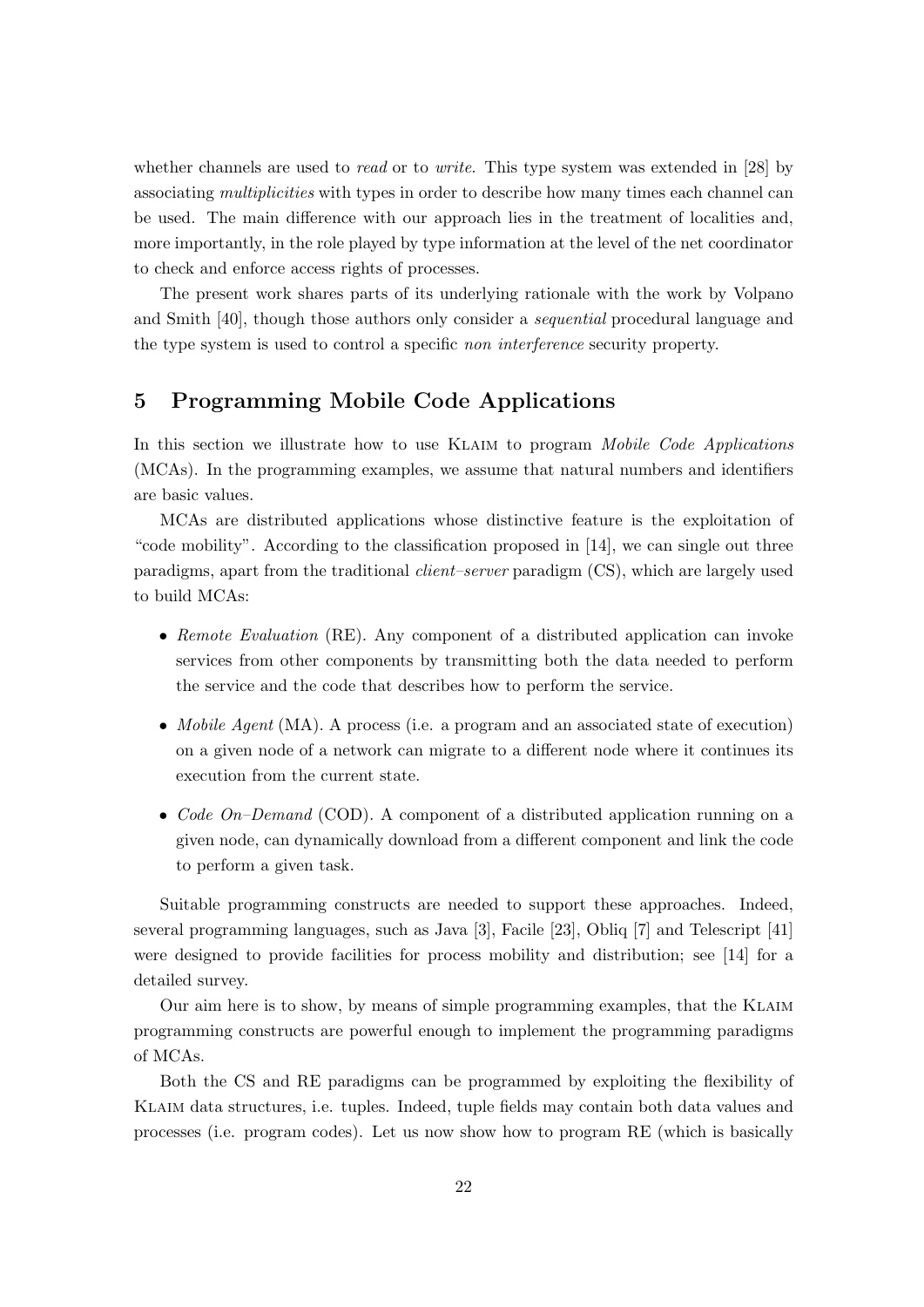a CS in a language with higher order facilities like Klaim). Suppose we want to require that server located at location l executes (evaluates) code P where the values  $v_1, \ldots, v_n$ must be assigned to variables  $x_1, \ldots, x_n$ . To this end, we can use the instruction

$$
\mathbf{out}(\mathbf{in}(!y_1,\ldots,!y_n)@l.A\langle y_1,\ldots, y_n\rangle, v_1,\ldots, v_n)@l
$$

where we assume that  $A(x_1,...,x_n) \stackrel{def}{=} P$  and that the server performs

 $in(!X, !x_1, \ldots, !x_n)$ @self.out $(x_1, \ldots, x_n)$ @self.X

or a similar activity.

Suppose now that we want to execute process  $P$  at a (perhaps remote) location  $l$ , the paradigm MA can be implemented by means of

- the instruction  $eval(P)@l$ , if a dynamic scoping discipline for resolving location names is adopted,
- the sequence  $\mathbf{newloc}(!u) \cdot \mathbf{out}(P) @u \cdot \mathbf{in}(!X) @u \cdot \mathbf{eval}(X) @l, \text{ otherwise.}$

Since  $P$  is a closed term, i.e.  $P$  does not contain free variables, we can think of  $P$  as a closure  $\langle$  process, data $\rangle$ . Thus we have that processes migrate while taking their states with them.

Finally, if we want to download a program code P stored in a tuple with one field only (which contains  $P$ ) from a (perhaps remote) location l, the COD paradigm is simply programmed by means of an instruction of the form  $\text{read}(X) \textcircled{d}l$ .

In the next three subsections we discuss three specific examples that take advantage of the above described facilities.

### 5.1 Remote Procedure Call

A caller process, caller, sends a request to the callee, callee, and waits for a response. The request, together with the name of the procedure and its actual parameters, contains the caller's private locality where the response has to be delivered.

 $\text{caller} = \text{newloc}(u)$ .  $\text{out}(\text{procid}, e_1, \ldots, e_n, u) \mathcal{Q} \ell_{\text{callee}}.$  $\text{in}(\nvert y_1,\ldots,\nvert y_k)\mathbb{Q} u.$  (next behaviour).

Process callee waits for an invocation, executes the related procedure and sends back the results using the locality, passed together with the service request.

$$
called = \mathbf{in}(!pid, !x_1, \dots, !x_n, !u)@ \mathbf{self}.(called |\langle pid(x_1, \dots, x_n) \rangle . \mathbf{out}(r_1, \dots, r_k)@u. \mathbf{nil}).
$$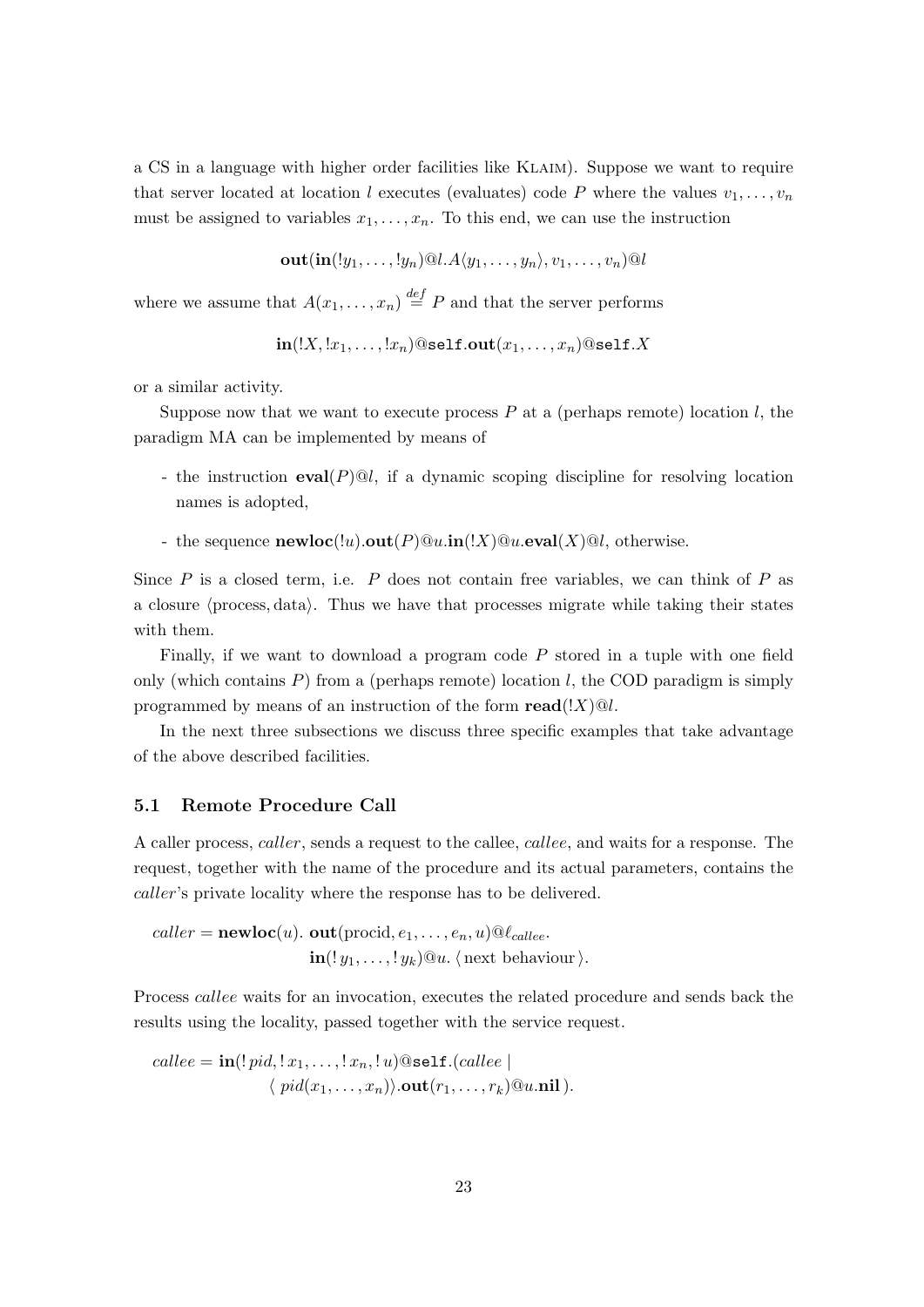When processes are allocated in a net, the local environment of *caller* assigns to the locality  $\ell_{\text{callee}}$  the site where *callee* is located. Hence, we have:

$$
N = s_1 ::_{s_1/s_1, s_2/l_{\text{called}}} \text{ caller } || s_2 ::_{s_2/s_1} \text{ called}
$$

A crucial role in this example is played by  $\mathbf{newloc}(u)$  which permits a private data space to be created and accessed only via the variable  $u$ .

#### 5.2 Dynamic Newsgatherer

We now consider *remote programming*. This programming discipline permits writing agents which can dynamically move over the network and can interact locally with other agents. An agent placed by a user at the server's location can thus be decoupled from the user and interact with the server without using the net.

Consider the following scenario. User P needs additional information on a piece of data represented by *item (item could be, for example, the title of a book whose price P wants to* know). Part of the behaviour of  $P$  depends on this information. However, there are some activities which are independent of it. P can look for the required information in a database distributed over the network. We assume that at each node of the database reachable from  $\ell_{item}$  contains either a tuple of the form  $item, v)$ , with the desired information, or a tuple of the form  $item, \ell_{next})$ , with the information about the next node to search for the additional information.

The user process P asks for the execution at  $\ell_{item}$  (the starting point of the search, which can be chosen according to the search key *item*) of the agent *gatherer*, which dynamically travels between nodes looking for a tuple that contains information on item. This agent takes as its parameters the research key *item* and a fresh locality  $u$ , which provides the address of the user's private tuple space where the result of the search has to be placed. Once gatherer has been spawned, P splits its behaviour into two parallel components: one waits for the additional information and the other proceeds. Thus, those activities that do not need the additional information are decoupled from the search activity, which might be complex and expensive.

$$
P = \mathbf{newloc}(u).\mathbf{eval}(gatherer(item, u))@l_{item}.((\mathbf{in}(!x)@u.P_1)|P_2)
$$

Process *gatherer* can match two alternative tuples. The first one captures the additional information on *item* (e.g. the price). If this is found then it is placed at locality u and gatherer terminates. The second tuple is used to obtain the address of the node where the search has to be repeated.

$$
gatherer (item, u) = \textbf{read}(item, !x) @ \textbf{self.out}(x) @ u.\textbf{nil}\\ + \textbf{read}(item, !u') @ \textbf{self.eval}(gatherer (item, u)) @ u'.\textbf{nil}\\
$$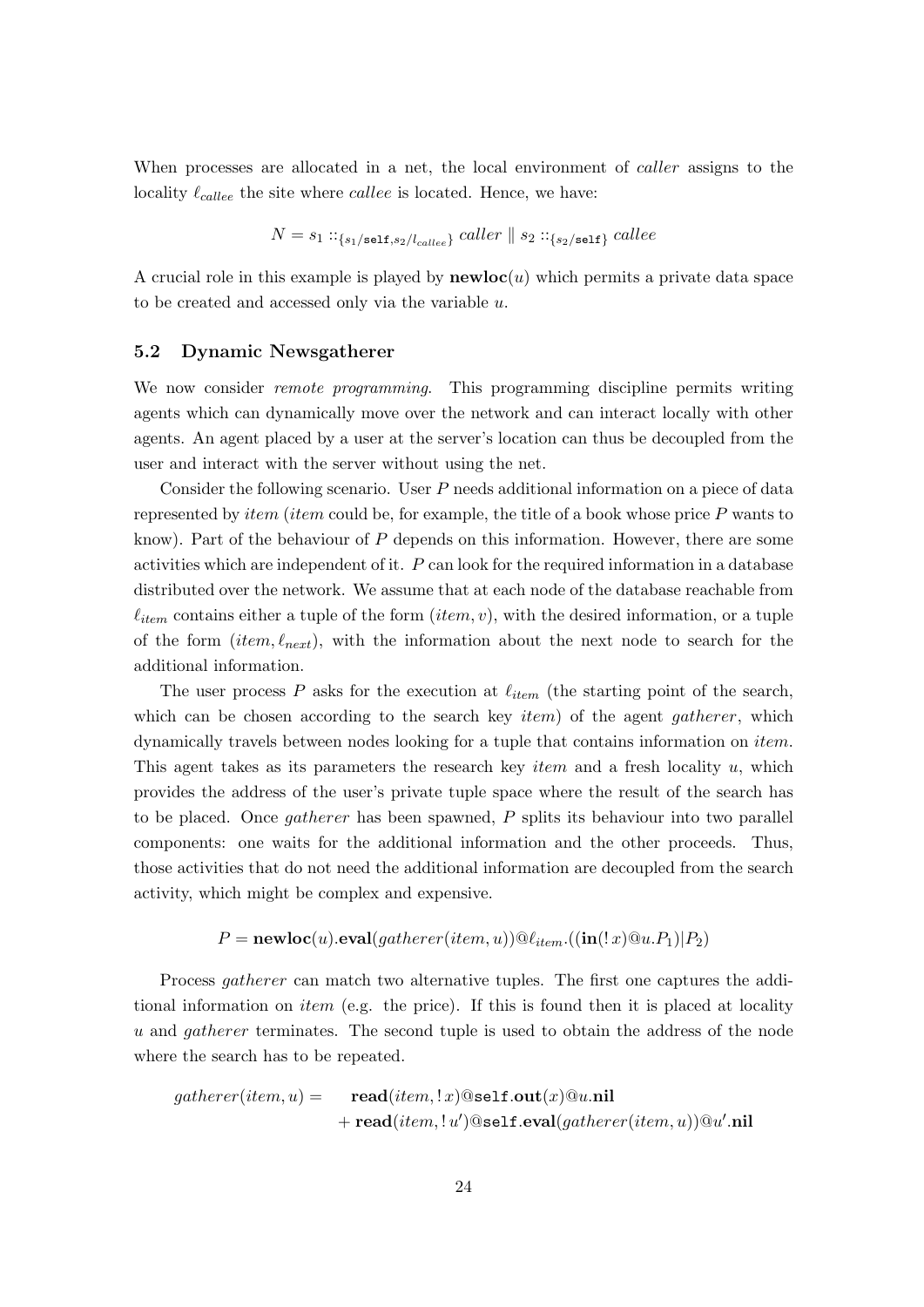Our assumption about the structure of the distributed database guarantees that gatherer never deadlocks (because either the associated information or a location where the search can be repeated certainly found), but it does not ensure that the search activity will terminate successfully: gatherer might loop indefinitely. This could happen if its second tuple, the one with location information, always finds a match in the tuple spaces.

#### 5.3 An Electronic Marketplace

By means of an example borrowed from [41], we illustrate now how to use KLAIM to program mobile agents.

Assume that a client (process) P wants to buy a specific camera, c. To decide where to purchase the camera, P activates a migrating agent A and passes the following information to it:

1. c, the make and the model of the camera chosen,

2.  $loc_D$ , the locality of the directory of the electronic marketplace, and

3. a length measure, which will be used to identify the geographical area of interest.

P expects A to return the name, address and telephone number of the closest (within the chosen area) camera shop with the lowest price for c. The following could be part of the behaviour of P

 $P\overset{def}{=}\ldots \mathbf{eval}(A\langle c,loc_D, length \rangle) @ \mathtt{self.in}(c, !\, x, !\, y) @ \mathtt{self.}\ldots$ 

where  $x$  will retain the name, address and telephone number of the camera shop from where to buy  $c$  at cost  $y$ .

The agent A behaves as follows:

- 1. It obtains the site where  $P$  is located, which will be used both to return the outcome of the query and to identify the geographical area which is of interest for pricing information. This is done by putting a tuple containing self into a new tuple space  $u'$ , in order to force the evaluation of self within the local tuple space, and by withdrawing the tuple.
- 2. It migrates to the site of the marketplace directory and asks for (and obtains) the list of all camera shops whose location is close to the site of  $P$ . Each item in the list contains the name, address and telephone number of a camera shop. A function l will return the locality information within an item.
- 3. It visits each camera shop in turn and obtains the local price for c. The agent retains information about the shop only if a lower price than that currently stored is offered.
- 4. After visiting all the camera shops on the list, it sends back to the site of P the information about the shop that offers the lowest price for  $c$ . It then terminates.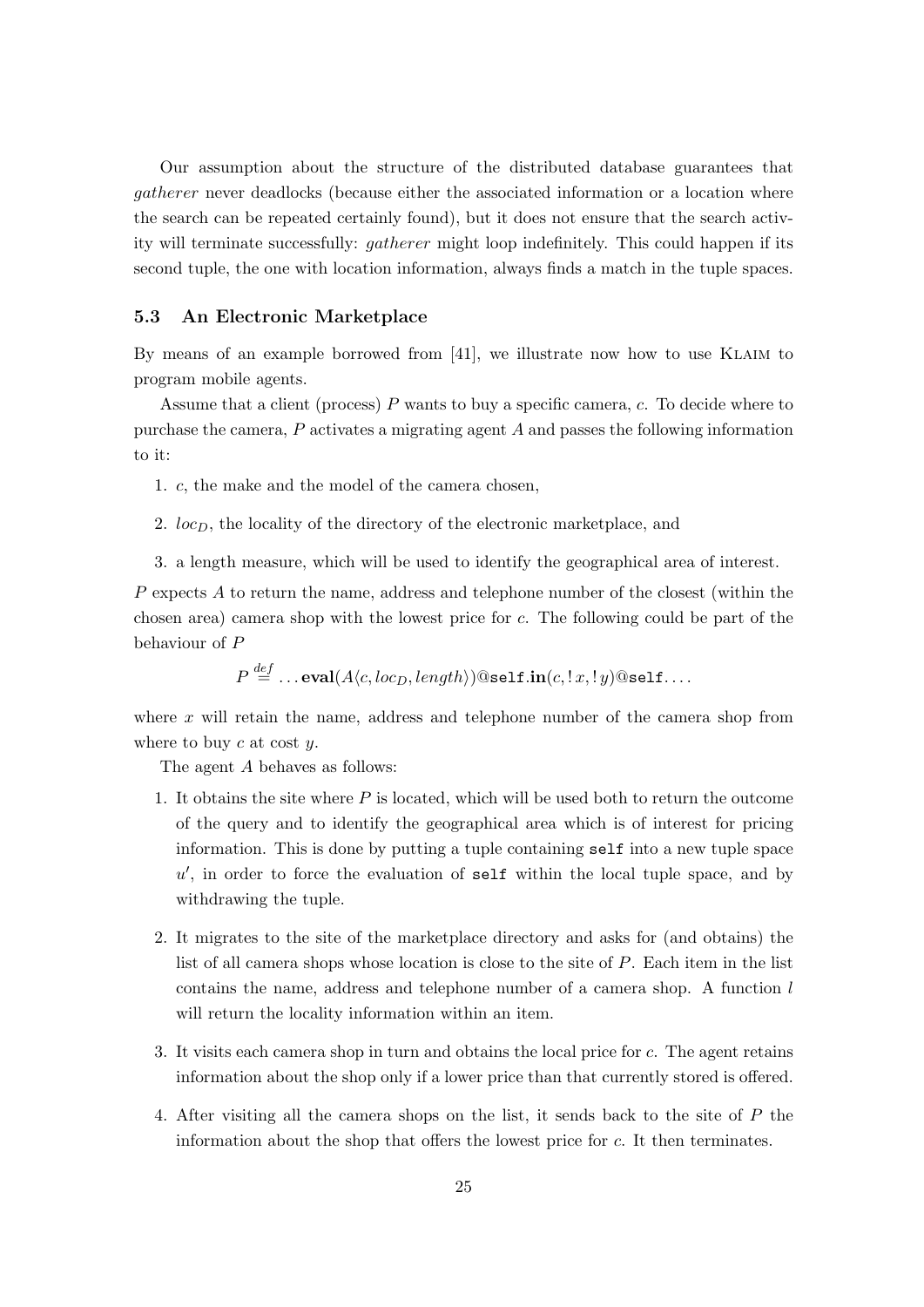For the sake of simplicity, in defining agents we use a conditional construct (which can be programmed by exploiting the dynamic creation of new sites and the choice operator) and a data type list (with the usual operators hd, tl and empty).

$$
A(x, u, y) \stackrel{def}{=} \text{newloc}(u').\text{out}(\text{self})@u'.\text{in}(!u'')@u'.\neval(B\langle x, u'', y\rangle)@u.nil\nB(x, u, y) \stackrel{def}{=} \text{out}(cshop, u, y)@self.in(cshop, !list)@self.\nif empty(list) then out(x, nocloseshop, -1)@u.nil\nelse I\langle x, list, u, l(hd(list)))\nI(x, y, u, u'') \stackrel{def}{=} \text{eval}(\text{read}(x, ! cost)@self.\nR\langle x, y, cost, hd(y), u\rangle)@u'''.\text{nil}\nR(x, y, w, z, u) \stackrel{def}{=} \text{if} empty(y) then out(x, z, w)@u.nil\nelse C\langle x, tl(y), w, z, u, l(hd(tl(y)))\nC(x, y, w, z, u, u'') \stackrel{def}{=} \text{eval}(\text{read}(x, ! cost)@self. \text{if} cost < w\nthen R\langle x, y, cost, hd(y), u\rangle\nelse R\langle x, y, w, z, u\rangle)@u'''.\text{nil}
$$

The following will be part of the behaviour of each camera shop  $S_i$ 

$$
S_i \overset{def}{=} \ldots |\textbf{out}(c, price(c))@ \textbf{self.nil}| \ldots
$$

Let D denote the marketplace directory process. The net could be initially structured as follows:

$$
s_P ::_{\{s_D / loc_D\}} P \parallel s_D ::_{\{s_1 / cs_1, ..., s_n / cs_n\}} D \parallel s_1 ::_{\{\} S_1 \parallel ... \parallel s_n ::_{\{\} S_n
$$

If now we are interested in inferring the type  $\delta$  of P, we have that:

$$
\delta: \text{ rec } \nu.(\text{self} \longmapsto \langle \{o, i, e, n\}, \nu \rangle, u' \longmapsto \langle \{o, i, e, n\}, \nu \rangle, loc_D \longmapsto \langle \{e\}, \delta' \rangle)
$$
  

$$
\delta': \text{ self } \longmapsto \langle \{o, i\}, \phi \rangle, u'' \longmapsto \langle \{o\}, \phi \rangle, u''' \longmapsto \langle \{e\}, \delta'' \rangle
$$
  

$$
\delta'': \text{ rec } \nu.(\text{self } \longmapsto \langle \{r\}, \phi \rangle, u'' \longmapsto \langle \{o\}, \phi \rangle, u''' \longmapsto \langle \{e\}, \nu \rangle)
$$

These types state that P performs any kind of operation both at the site where it is located (addressed by  $\texttt{self}$ ) and at the site it dynamically creates (namely  $u'$ ). Moreover, when (a process activated by)  $P$  migrates to the site of the marketplace directory (addressed by  $loc_D$ ), it performs both local out and in, remote out at  $u''$  (to return the outcome of the initial query), and migration to  $u'''$  (the site of a camera shop). Finally, when running at the site of a camera shop, (a process activated by)  $P$  performs local read (to read the local price for the camera  $c$ ), remote out at the original site of  $P$ , and migrations to the sites of other camera shops.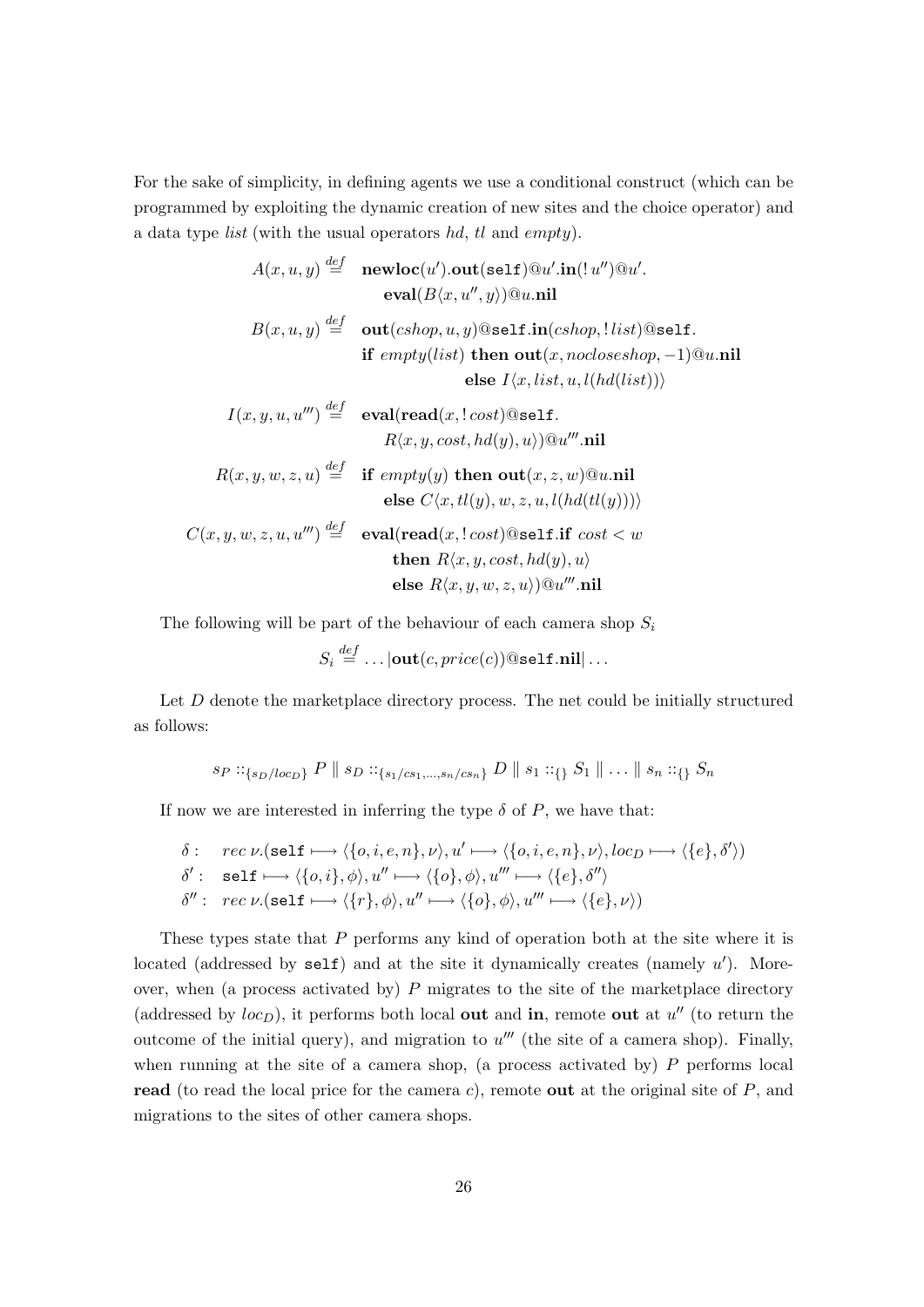## 6 Klava: Klaim in Java

In this section we describe the prototype implementation of KLAIM. To ensure portability over different platforms we choose Java [3] as the implementation language. Of course, here we assume a basic knowledge of Java.

The implementation of Klaim in Java (JDK 1.1), called Klava [5], extends Java packages with two new packages, Linda and Klaim.

The Linda package implements standard Linda primitives. The main classes of this package are Tuples and TupleSpace. The class Tuples provides the methods to build and handle tuples. The class TupleSpace provides the mechanisms to build, access and update a tuple space. In particular, the Linda operations in, out and read are implemented as methods of this class.

The Klaim package supports the implementation of Klaim. The main classes of this package are Net, Node, K-Process and NodeMsg.

The class Net implements KLAIM coordination language, i.e. a KLAIM net is an object of this class. A net object behaves like a server and contains the code to register the sites of a net. In the current implementation, localities are implemented as strings. Sites, on the other hand, are Internet addresses.

An object of the class Node implements a KLAIM node. Hence, it encapsulates a tuple space and a set of processes. KLAIM primitives (in, read, out, eval) are implemented as methods of this class. One of the parameters of these methods is the locality of the node.

A Klaim process is an object of the class K-Process. The main method of this class is the method execute(). This method is invoked to run a process on a node, such as the method run of the class Thread.

The objects of the class NodeMsg are used to implement node communications. A message object contains the sender node, the receiver node, the operation code, and a content field of type Object. This feature permits transmission of processes. However, the receiver node may not know the class the process belongs to. Therefore, the process must be sent together with the corresponding .class file. Each node has also a specific NodeClassLoader which performs the dynamic linkage of the class received from other nodes of the net.

The main method of the class NodeClassLoader is addClassBytes which is invoked when a node receives a process from the net. The method addClassBytes inserts the .class files into a local hash table. The method loadClass uses the hash table to load the class definitions of remote processes before starting their execution. Note that a similar approach was adopted in the implementation of the AGLETS library [26]. Figure 1 presents part of our Java code implementing the NodeClassLoader.

To give the reader a flavour of Klava programming, we report in Figure 2 the source code of the CameraClient agent of the example presented in Section 5.3.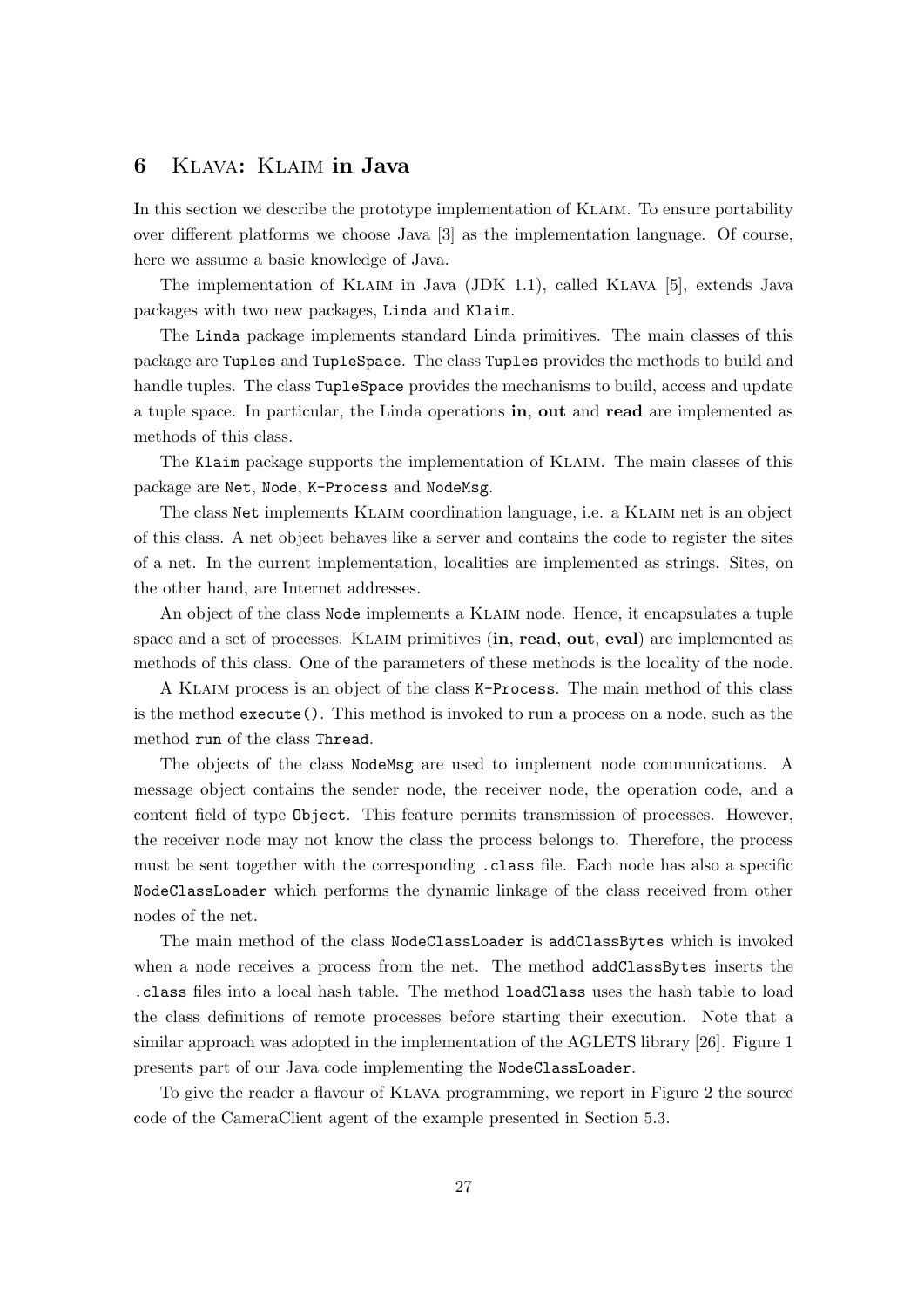```
public class NodeClassLoader extends ClassLoader {
    private Hashtable classes = new Hashtable();
    private Hashtable classData = new Hashtable();
    Node thisNode;
    public NodeClassLoader() {
    }
    synchronized public void addClassBytes( String className, byte classBytes[] ) {
        if( classData.get( className) == null & classBytes != null)classData.put( className, classBytes );
        }
    :
    public synchronized Class loadClass(String className, boolean resolveIt)
        throws ClassNotFoundException {
        Class result;
        byte classData[];
        result = (Class)classes.get(className); /* Check local cache of classes */
        if (result != null) {
            return result;
        }
        classData = getClassBytes(className); /* Load the class from the repository */
        if (classData == null) {
            try {
                result = super.findSystemClass(className);
                return result;
            } catch (Exception e) {
                System.err.println("NodeClassLoader : " + e );
                e.printStackTrace();
                throw new ClassNotFoundException( className );
            }
        }
        result = defineClass(classData, 0, classData.length); /* Parse the class file */
        if (result == null) {
            throw new ClassFormatError();
        }
        if (resolveIt) {
            resolveClass(result);
        }
        classes.put(className, result);
        return result;
    }
}
```
Figure 1: NodeClassLoader.java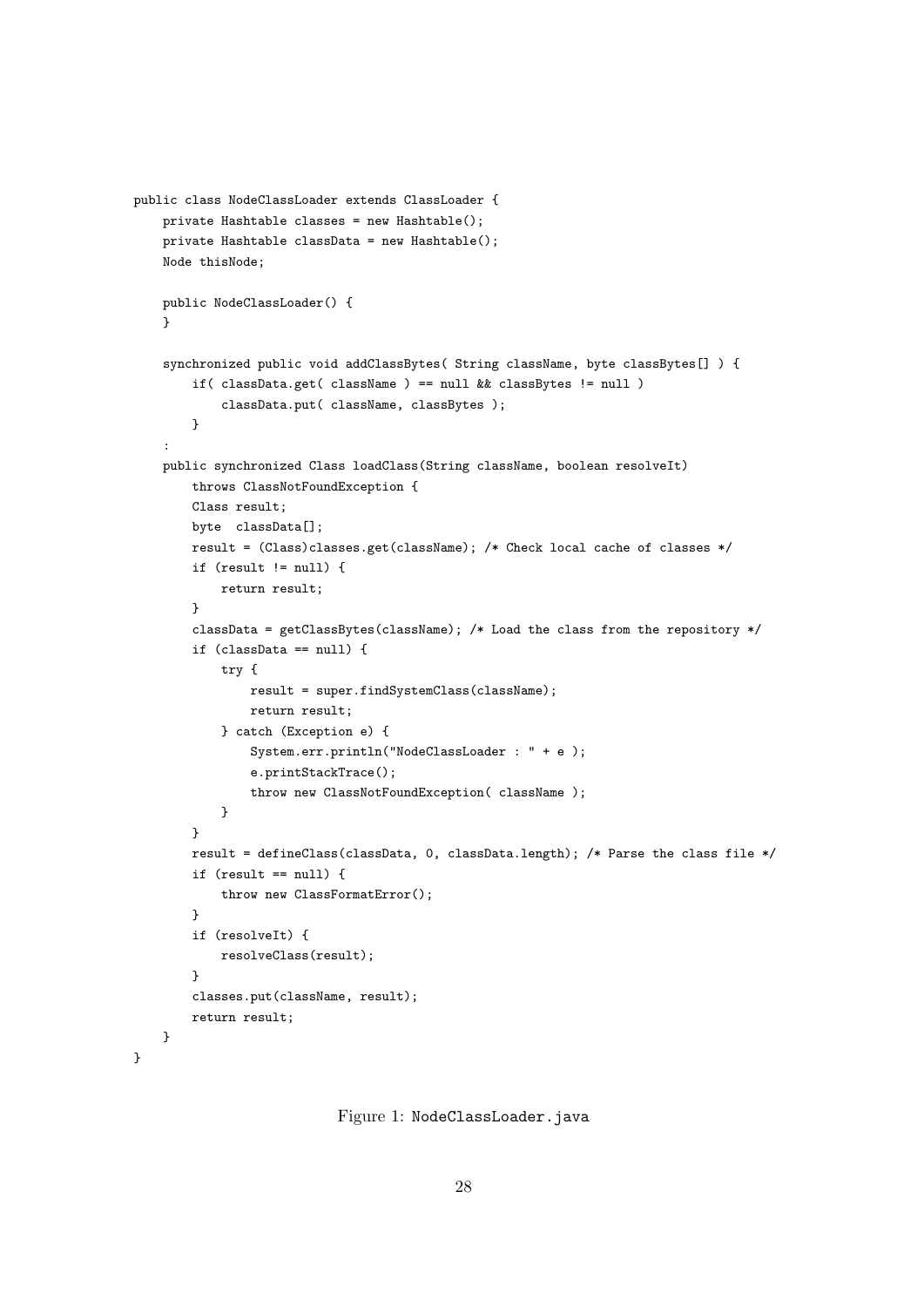```
public class CameraClient extends K-Process {
      protected KString CameraMake;
      protected Locality MarketPlaceDir;
      protected KInteger distance;
      protected MarketPlaceAgent mAgent;
      public CameraClient( KString c, Locality m, KInteger d ) {
              CameraMake = c;MarketPlaceDir = m;
              distance = d;}
      public void execute() {
              PhysicalLocality newLoc;
              PhysicalLocality KLoc = new PhysicalLocality();
              KString ShopName = new KString();
              KInteger CameraPrice = new KInteger();
              newLoc = (PhysicalLocality)newloc();
              out( self, newLoc );
              in( KLoc, newLoc );
              mAgent = new MarketPlaceAgent( CameraMake, KLoc, distance );
              eval( mAgent, MarketPlaceDir );
              in( CameraMake, ShopName, CameraPrice, self );
              Print( CameraMake + " at " + ShopName + " costs " + CameraPrice );
       }
      public static void main( String args[] ) throws IOException {
               Node node;
                PhysicalLocality ClientLoc = new PhysicalLocality( "CameraClient" );
                KString CameraMake = new KString( "CameraX" );
                Locality MarketLoc = new PhysicalLocality( "MarketPlace" );
                KInteger distance = new KInteger( 10 );
                if (args.length > 0)
                    ClientLoc = new PhysicalLocality( args[0] );
                if ( args.length > 1 )
                    CameraMake = new KString(args[1]);
                if (args.length > 2)
                   MarketLoc = new PhysicalLocality( args[2] );
                if ( args.length > 3 )
                    distance = new KInteger( Integer.parseInt( args[3] ) );
                node = new NodeG( "CameraClient", ClientLoc, "localhost", 9999 );
                K-Process P = new CameracClient( CameraMake, MarketLoc, distance);node.start();
                node.addProcess( P );
       }
```

```
}
```

```
Figure 2: CameraClient.java
```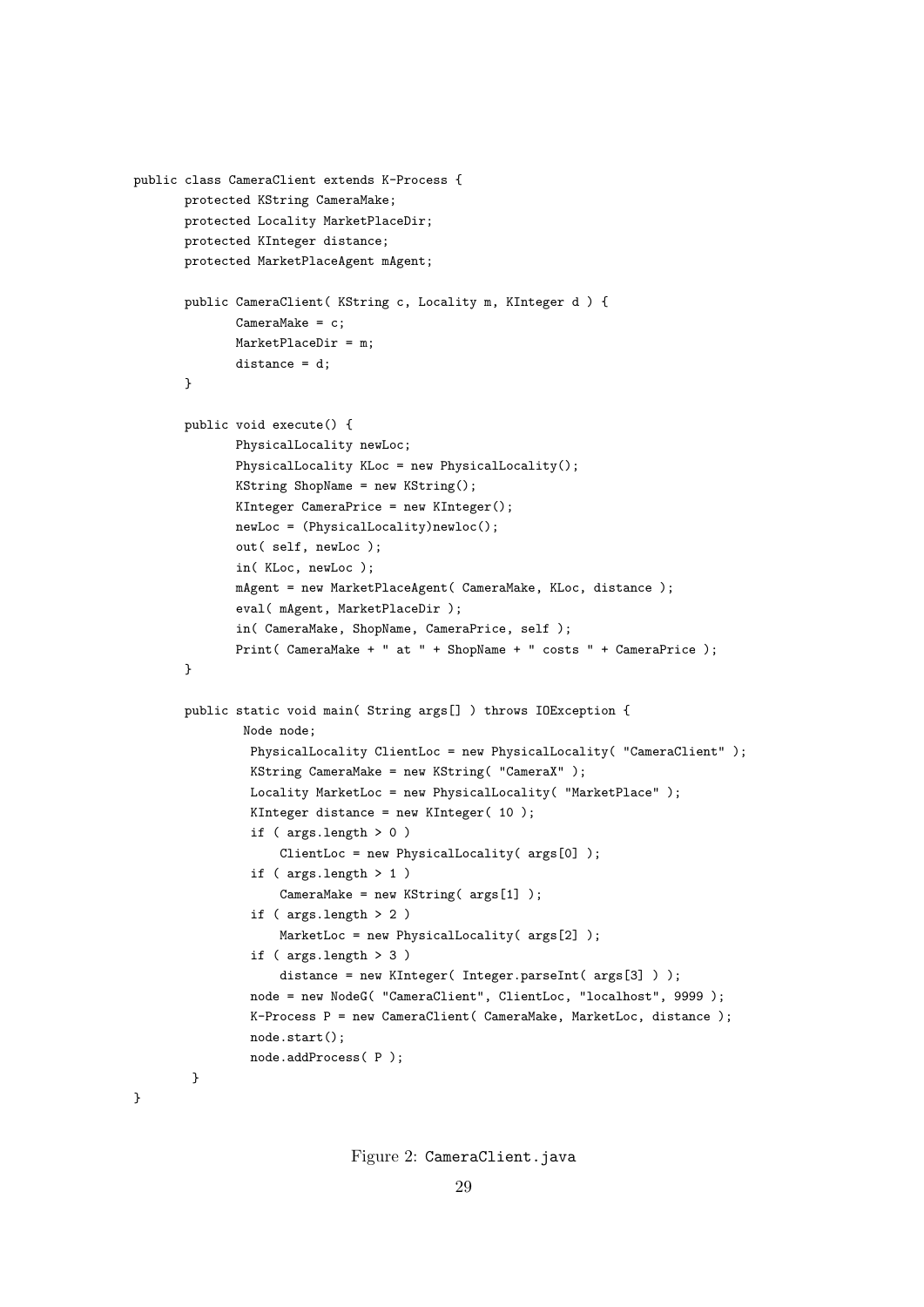Remark 6.1 Java has also been used to implement a dialect of Linda called Jada [12]. Jada supports a version of Linda with multiple tuple spaces. Tuple spaces are the key notion of Jada; they are autonomous entities, distributed over the nodes of a net and identified by the internet address of the nodes where they are placed. In Jada there is no distinction between logical and physical addresses. Processes use tuple spaces by connecting to the nodes where they are placed and by invoking their methods. Jada does not support process mobility, namely the **eval** primitive is not implemented and processes cannot be exchanged in communications.

# 7 Concluding Remarks

In this paper we have presented a kernel programming language which supports mobile applications. An operational semantics, which focuses on the coordination of mobile agents, is provided. A type system that permits one to statically detect violations of security properties related to capabilities and access control has been developed. Programming examples have been presented that illustrate how mobile applications can be expressed in Klaim. Finally, a prototype implementation in Java has been described.

The KLAIM type system provides a first step towards the ambitious goal of demonstrating that typing information can be systematically used to guarantee that well–typed processes enjoy security properties. We plan to extend the type system by introducing:

- user–defined capabilities,
- allowance capabilities (e.g. maximum life–time in seconds, maximum size in bytes, etc.),
- multi–level security (e.g. structuring localities into levels of security), and
- dynamic transmission of access rights.

Klaim can also be equipped with cryptographic primitives as done in spi–calculus [1].

We plan to develop observational semantics as a foundation for programming logics and verification techniques. To this end, our starting point will be the testing framework developed for a process calculus based on Linda in [18, 37].

We are currently exploring the possibility of allowing nets to communicate and move processes and tuples between them. The current Klava implementation appears to be well–suited also to program this feature, that will lead to providing KLAIM and KLAVA with hierarchical nets.

Klaim has been implemented via Java packages, hence programmers have to adopt the Java (object–oriented) programming discipline to use KLAIM. A compiler from KLAIM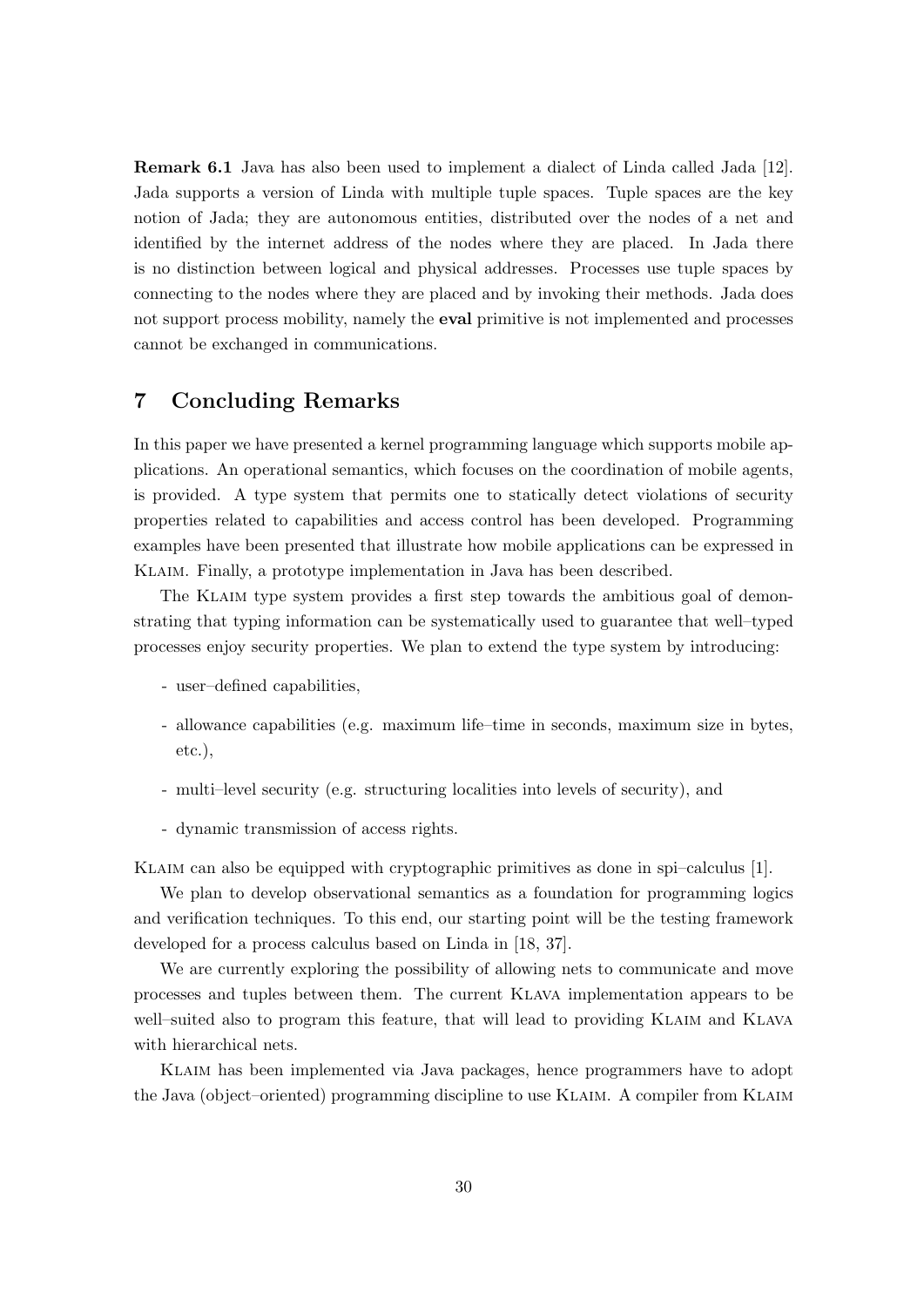extended with Pascal–like primitives in Klava is under development, together with the implementation of the typed version of Klava.

Acknowledgments We are grateful to Luca Cardelli and Betti Venneri for stimulating discussions about global programming and type systems, and to the anonymous referees, whose useful comments helped us to improve the paper. We also thank Lorenzo Bettini and Emilio Tuosto for discussions about the implementation of Klaim. This work has been partially supported by Esprit Working Groups CONFER2 and COORDINA, HCM project EXPRESS, by CNR Progetti Speciali Modelli e Metodi per la Matematica e l'Ingegneria' and Metodologie e Strumenti di Analisi, Verifica e Validazione di Sistemi Software Affidabili.

## References

- [1] M. Abadi, A. Gordon, A Calculus for Cryptographic Protocols: the spi–calculus. In Proc. Fourth ACM Conference on Computer and Communications Security, 1997.
- [2] R. Amadio, S. Prasad. Localities and Failures.  $FCT\&TCS$  14, Proceedings (P.S. Thiagarajan, Ed.), LNCS 880, pp. 205-216, Springer, 1994.
- [3] K. Arnold, J. Gosling. The Java Programming Language. Addison Wesley, 1996.
- [4] G. Berry, G. Boudol. The chemical abstract machine. *Theoretical Computer Science*, 96:217-248, 1992.
- [5] L. Bettini. Progetto e Realizzazione di un Linguaggio di Programmazione per Codice Mobile (In Italian). Tesi di Laurea, Dipartimento di Sistemi e Informatica, Universit`a di Firenze, 1998. (forthcoming)
- [6] G. Boudol, I. Castellani, M. Hennessy, A. Kiehn. Observing Localities. Theoretical Computer Science, 114, 1993.
- [7] L. Cardelli. A language with distributed scope. Computing Systems, 8(1):27-59, MIT Press, 1995.
- [8] L. Cardelli. Global Computation. Manuscript, 1996. (Available at URL http://www.luca.demon.co.uk)).
- [9] L. Cardelli, A. Gordon. Mobile Ambients. To appear in FoSSaCS, 1998. (Available at URL http://www.luca.demon.co.uk)).
- [10] N. Carriero, D. Gelernter. Linda in Context. Communications of the ACM, 32(4):444-458, 1989.
- [11] N. Carriero, D. Gelernter, J. Leichter. Distributed Data Structures in Linda. Proc. of the ACM Symposium on Principles of Programming Languages, ACM, New York, pp. 236-242, 1986.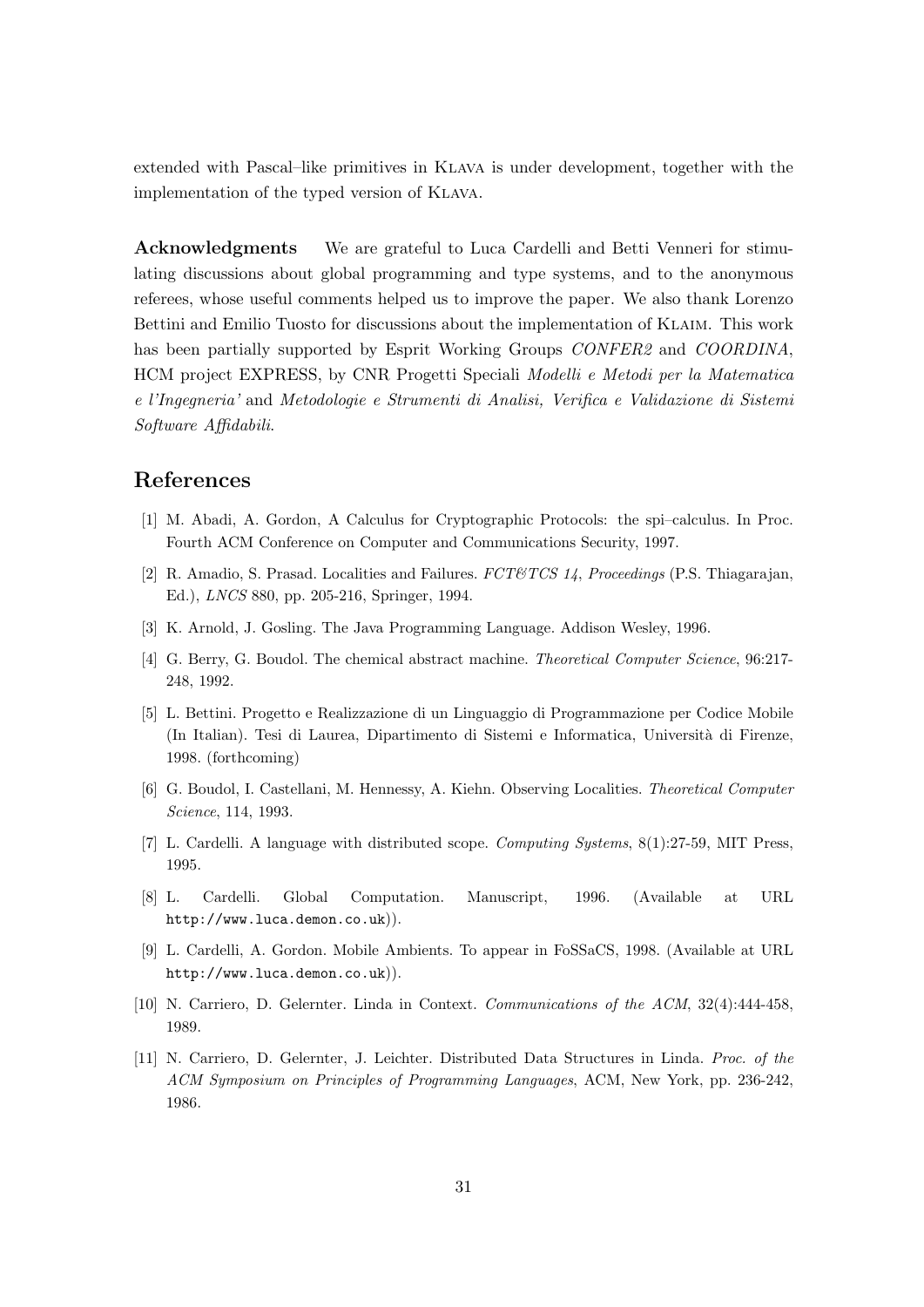- [12] P. Ciancarini, D. Rossi. Jada: Coordination and Communication for Java agents. In Mobile Object Systems: Towards the Programmable Internet (J. Vitek, C. Tschudin, eds.), LNCS 1222, pp. 213-228, Springer, 1997.
- [13] F. Corradini, R. De Nicola. Locality Based Semantics for Process Algebras. Acta Informatica, Vol. 34, pp. 291-324, 1997.
- [14] G. Cugola, C. Ghezzi, G.P. Picco, G. Vigna. Analyzing Mobile Code Languages. In J. Vitek and C. Tschudin, editors, Mobile Object Systems, LNCS , Springer, 1997. (to appear)
- [15] R. De Nicola, G. Ferrari, R. Pugliese. Locality based Linda: programming with explicit localities. TAPSOFT'97, Proceedings (M. Bidoit, M. Dauchet, Eds.), LNCS 1214, pp. 712-726, Springer, 1997.
- [16] R. De Nicola, G. Ferrari, R. Pugliese. Coordinating Mobile Agents via Blackboards and Access Rights. COORDINATION'97, Proceedings (D. Garlan, D. Le Metayer, Eds.), LNCS 1282, pp. 220-237, Springer, 1997.
- [17] R. De Nicola, G. Ferrari, R. Pugliese, B. Venneri. Types for Access Control. Submitted for publication, 1998. (Available at URL http://di.unipi.it/ giangi/papers).
- [18] R. De Nicola, R. Pugliese. A Process Algebra based on Linda. COORDINATION'96, Proceedings (P. Ciancarini, C. Hankin, Eds.), LNCS 1061, pp. 160-178, Springer, 1996.
- [19] C. Fournet, G. Gonthier, J.-L. Lévy, L. Maranget, D. Rémy. A Calculus of Mobile Agents. CONCUR'96, Proceedings (U. Montanari, V. Sassone, Eds.), LNCS 1119, pp. 406-421, Springer, 1996.
- [20] D. Gelernter. Generative Communication in Linda. ACM Transactions on Programming Languages and Systems, 7(1):80-112, 1985.
- [21] D. Gelernter. Multiple Tuple Spaces in Linda. PARLE'89, Proceedings (G. Goos, J. Hartmanis, Eds.), LNCS 365, pp. 20-27, 1989.
- [22] D. Gelernter, N. Carriero, S. Chandran, et al. Parallel Programming in Linda. Proceedings of the Internatinal Conference on Parallel Programming, IEEE, pp. 255-263, 1985.
- [23] A. Giacalone, P. Mishra, S. Prasad. Facile: A symmetric integration of concurrent and functional programming. International Journal of Parallel Programming, 18(2), 1989.
- [24] M. Hennessy, H. Lin. Symbolic Bisimulations, Theoretical Computer Science, 138:353-389, 1995.
- [25] C.A.R. Hoare. Communicating Sequential Processes. Prentice-Hall International, 1985.
- [26] IBM Aglets Workbench Home Page. URL address: http://www.trl.ibm.co.jp/aglets/, 1996.
- [27] A. Ingolfsdottir. Semantic Models for Communicating Processes with Value–Passing. Ph.D. Thesis, University of Edinburgh, 1994.
- [28] N. Kobayashi, B. Pierce and D. Turner. Linearity and the  $\pi$ -calculus. In Proc. POPL'96, 1996.